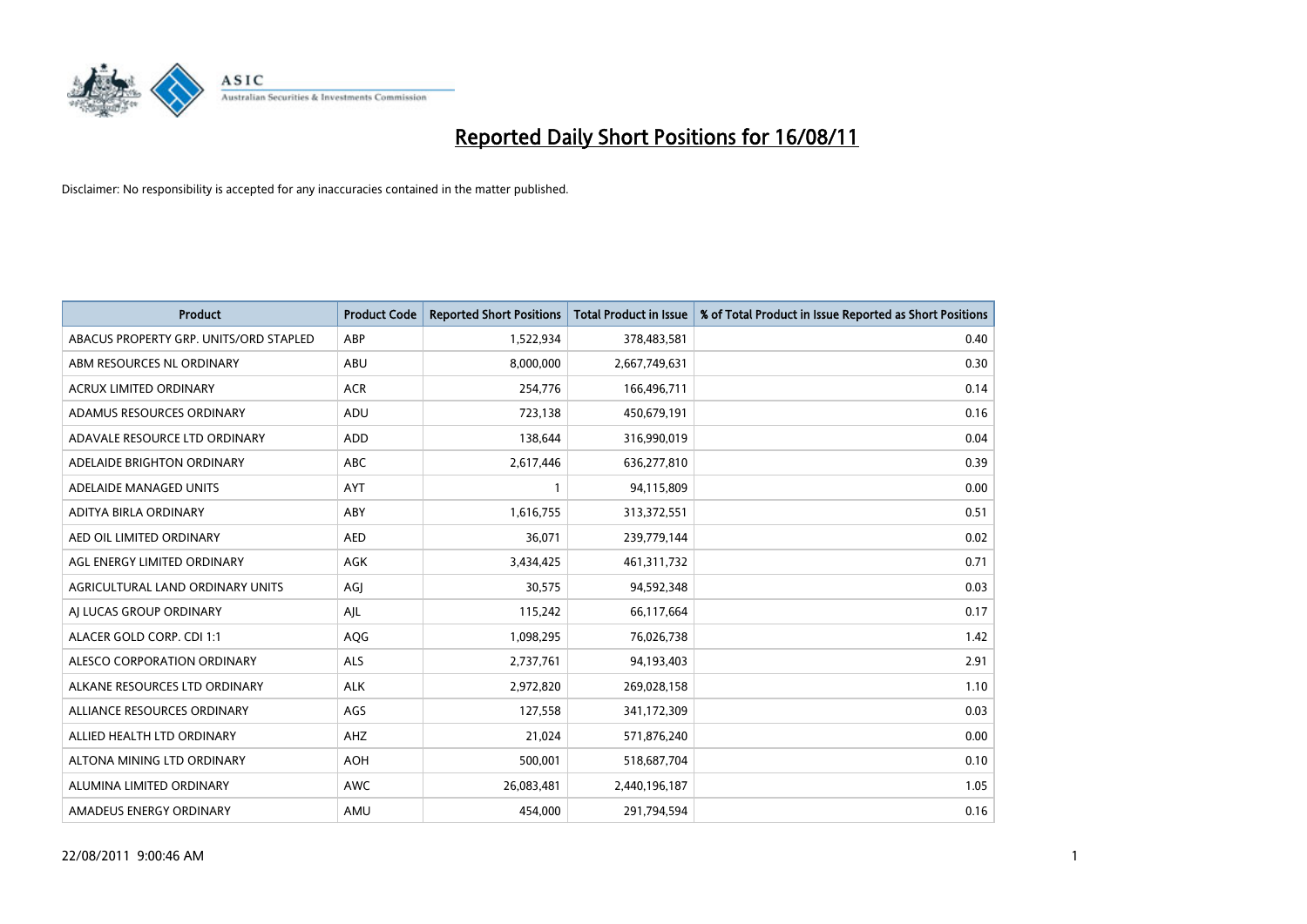

| <b>Product</b>                          | <b>Product Code</b> | <b>Reported Short Positions</b> | <b>Total Product in Issue</b> | % of Total Product in Issue Reported as Short Positions |
|-----------------------------------------|---------------------|---------------------------------|-------------------------------|---------------------------------------------------------|
| AMALGAMATED HOLDINGS ORDINARY           | AHD                 | 1,504                           | 157,471,848                   | 0.00                                                    |
| AMCOR LIMITED ORDINARY                  | <b>AMC</b>          | 4,803,938                       | 1,227,572,318                 | 0.40                                                    |
| AMP LIMITED ORDINARY                    | AMP                 | 8,897,248                       | 2,811,693,913                 | 0.31                                                    |
| AMPELLA MINING ORDINARY                 | <b>AMX</b>          | 742,839                         | 204,985,108                   | 0.35                                                    |
| ANGLOGOLD ASHANTI CDI 5:1               | AGG                 |                                 | 89,207,765                    | 0.00                                                    |
| ANSELL LIMITED ORDINARY                 | <b>ANN</b>          | 3,407,390                       | 133,011,550                   | 2.56                                                    |
| ANTARES ENERGY LTD ORDINARY             | <b>AZZ</b>          | 46,311                          | 268,479,139                   | 0.02                                                    |
| ANZ BANKING GRP LTD ORDINARY            | ANZ                 | 13,295,809                      | 2,628,882,899                 | 0.51                                                    |
| APA GROUP STAPLED SECURITIES            | APA                 | 10,872,537                      | 634,116,029                   | 1.71                                                    |
| APEX MINERALS NL ORDINARY               | <b>AXM</b>          | 885.146                         | 5,550,243,713                 | 0.02                                                    |
| APN EUROPEAN RETAIL UNITS STAPLED SEC.  | <b>AEZ</b>          | 11,832                          | 544,910,660                   | 0.00                                                    |
| APN NEWS & MEDIA ORDINARY               | <b>APN</b>          | 24,107,252                      | 618,568,292                   | 3.88                                                    |
| AQUARIUS PLATINUM. ORDINARY             | <b>AOP</b>          | 4,184,179                       | 470,167,206                   | 0.88                                                    |
| AQUILA RESOURCES ORDINARY               | <b>AQA</b>          | 5,387,198                       | 374,368,499                   | 1.39                                                    |
| ARAFURA RESOURCE LTD ORDINARY           | ARU                 | 5,704,407                       | 367,980,342                   | 1.53                                                    |
| ARB CORPORATION ORDINARY                | <b>ARP</b>          | 15,438                          | 72,481,302                    | 0.01                                                    |
| ARDENT LEISURE GROUP STAPLED SECURITIES | AAD                 | 756,709                         | 318,147,978                   | 0.22                                                    |
| ARGO INVESTMENTS ORDINARY               | ARG                 | 10,800                          | 619,932,446                   | 0.00                                                    |
| ARISTOCRAT LEISURE ORDINARY             | ALL                 | 30,051,744                      | 536,480,307                   | 5.62                                                    |
| ASCIANO LIMITED ORDINARY                | <b>AIO</b>          | 23,357,600                      | 2,926,103,883                 | 0.79                                                    |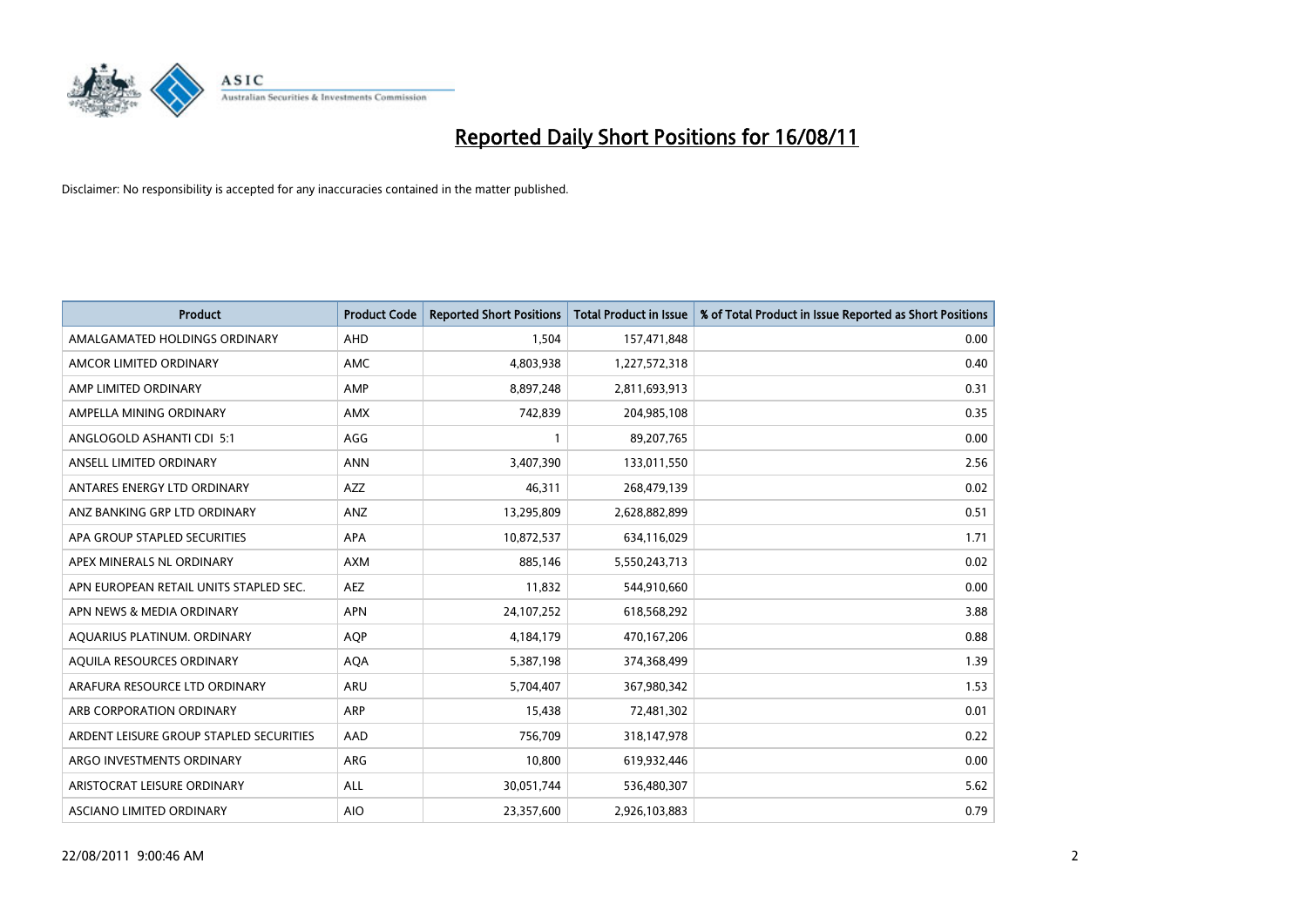

| <b>Product</b>                          | <b>Product Code</b> | <b>Reported Short Positions</b> | Total Product in Issue | % of Total Product in Issue Reported as Short Positions |
|-----------------------------------------|---------------------|---------------------------------|------------------------|---------------------------------------------------------|
| ASG GROUP LIMITED ORDINARY              | <b>ASZ</b>          | 171,366                         | 169,117,796            | 0.11                                                    |
| ASPEN GROUP ORD/UNITS STAPLED           | <b>APZ</b>          | 1,426,093                       | 579,826,041            | 0.25                                                    |
| ASPIRE MINING LTD ORDINARY              | <b>AKM</b>          | 179,643                         | 539,971,483            | 0.04                                                    |
| ASTON RES LTD ORDINARY                  | <b>AZT</b>          | 597,371                         | 204,527,604            | 0.29                                                    |
| ASTRO JAP PROP GROUP STAPLED SECURITIES | AJA                 | 49,947                          | 58,445,002             | 0.08                                                    |
| ASX LIMITED ORDINARY                    | ASX                 | 1,945,085                       | 175,136,729            | 1.10                                                    |
| ATLANTIC LIMITED ORDINARY               | ATI                 | 20,575                          | 113,845,516            | 0.02                                                    |
| ATLAS IRON LIMITED ORDINARY             | <b>AGO</b>          | 16,523,250                      | 826,541,142            | 1.98                                                    |
| AURORA OIL & GAS ORDINARY               | <b>AUT</b>          | 7,554,126                       | 409,865,343            | 1.83                                                    |
| AUSDRILL LIMITED ORDINARY               | <b>ASL</b>          | 132,821                         | 301,519,183            | 0.03                                                    |
| AUSENCO LIMITED ORDINARY                | <b>AAX</b>          | 1,220,882                       | 122,987,022            | 0.98                                                    |
| AUSGOLD LIMITED ORDINARY                | <b>AUC</b>          | 78,160                          | 84,753,812             | 0.09                                                    |
| AUSTAL LIMITED ORDINARY                 | ASB                 | 269,341                         | 188,069,638            | 0.14                                                    |
| <b>AUSTAR UNITED ORDINARY</b>           | <b>AUN</b>          | 4,871,078                       | 1,271,505,737          | 0.38                                                    |
| <b>AUSTBROKERS HOLDINGS ORDINARY</b>    | <b>AUB</b>          | $\overline{2}$                  | 54,658,736             | 0.00                                                    |
| AUSTIN ENGINEERING ORDINARY             | ANG                 | 10,023                          | 71,864,403             | 0.01                                                    |
| <b>AUSTRALAND ASSETS ASSETS</b>         | AAZPB               | 1,168                           | 2,750,000              | 0.04                                                    |
| AUSTRALAND PROPERTY STAPLED SECURITY    | <b>ALZ</b>          | 771,213                         | 576,846,597            | 0.13                                                    |
| AUSTRALIAN AGRICULT, ORDINARY           | AAC                 | 1,301,407                       | 312,892,824            | 0.41                                                    |
| AUSTRALIAN EDUCATION UNITS              | <b>AEU</b>          | 625.000                         | 175,465,397            | 0.36                                                    |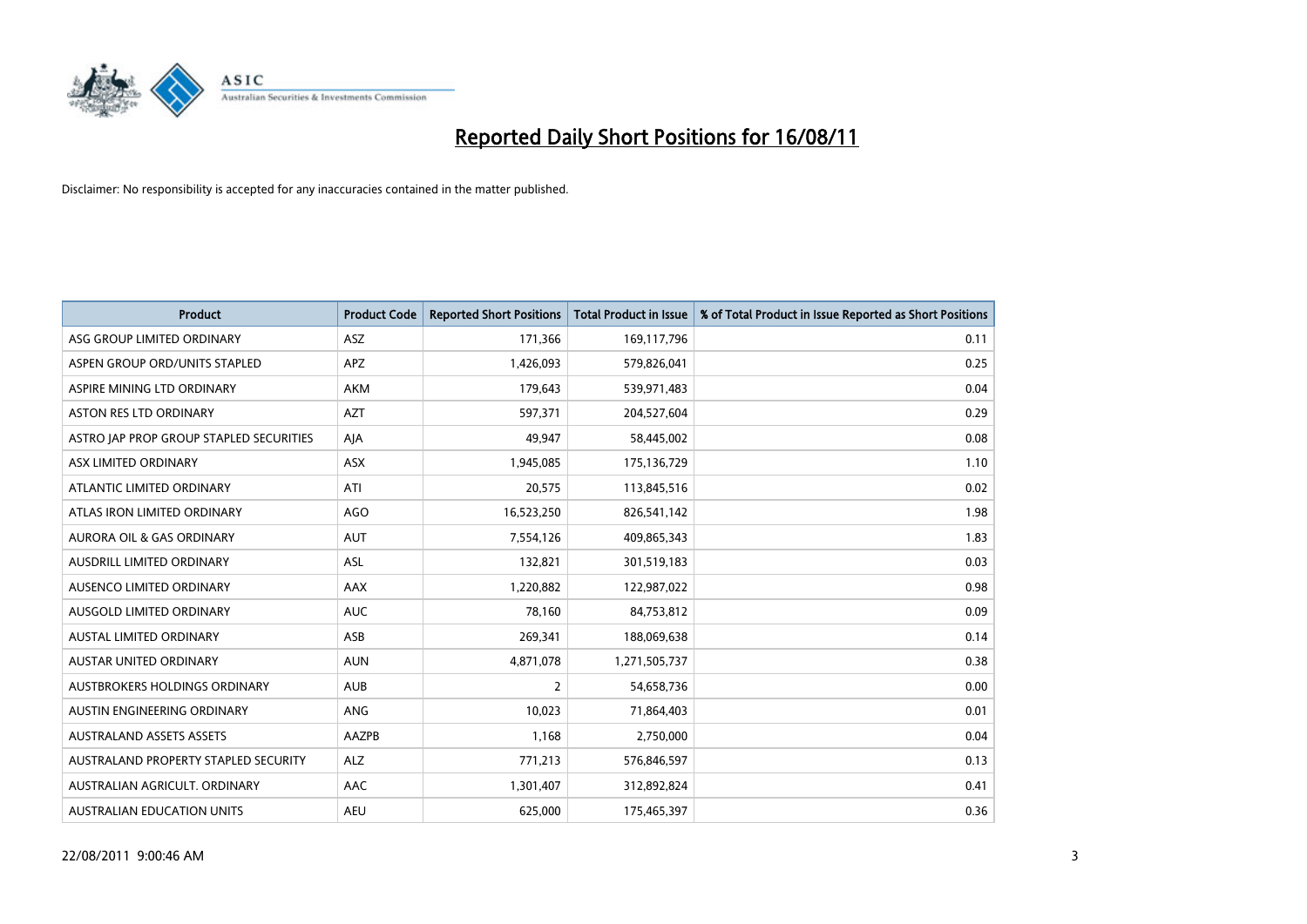

| <b>Product</b>                       | <b>Product Code</b> | <b>Reported Short Positions</b> | <b>Total Product in Issue</b> | % of Total Product in Issue Reported as Short Positions |
|--------------------------------------|---------------------|---------------------------------|-------------------------------|---------------------------------------------------------|
| AUSTRALIAN INFRASTR, UNITS/ORDINARY  | <b>AIX</b>          | 1,573,204                       | 620,733,944                   | 0.25                                                    |
| AUSTRALIAN MINES LTD ORDINARY        | <b>AUZ</b>          | 1,400,000                       | 636,910,317                   | 0.22                                                    |
| AUSTRALIAN PHARM, ORDINARY           | API                 | 893,565                         | 488,115,883                   | 0.18                                                    |
| AUTOMOTIVE HOLDINGS ORDINARY         | <b>AHE</b>          | 57,436                          | 260,579,682                   | 0.02                                                    |
| AVANCO RESOURCES LTD ORDINARY        | <b>AVB</b>          | 1,290,527                       | 789,953,517                   | 0.16                                                    |
| AVEXA LIMITED ORDINARY               | <b>AVX</b>          | 243,657                         | 847,688,779                   | 0.03                                                    |
| AWE LIMITED ORDINARY                 | <b>AWE</b>          | 8,160,619                       | 521,871,941                   | 1.55                                                    |
| AZUMAH RESOURCES ORDINARY            | <b>AZM</b>          | 243,919                         | 281,650,356                   | 0.09                                                    |
| <b>BANDANNA ENERGY ORDINARY</b>      | <b>BND</b>          | 87,954                          | 427,295,482                   | 0.02                                                    |
| BANK OF QUEENSLAND. ORDINARY         | <b>BOQ</b>          | 10,026,736                      | 225,369,547                   | 4.45                                                    |
| <b>BASE RES LIMITED ORDINARY</b>     | <b>BSE</b>          | 376,573                         | 190,141,114                   | 0.20                                                    |
| <b>BATHURST RESOURCES ORDINARY</b>   | <b>BTU</b>          | 6,447,559                       | 685,047,997                   | 0.92                                                    |
| <b>BAUXITE RESOURCE LTD ORDINARY</b> | <b>BAU</b>          | 109,797                         | 235,379,896                   | 0.05                                                    |
| <b>BC IRON LIMITED ORDINARY</b>      | <b>BCI</b>          | 245,994                         | 94,381,000                    | 0.26                                                    |
| BEACH ENERGY LIMITED ORDINARY        | <b>BPT</b>          | 4,350,349                       | 1,103,127,711                 | 0.38                                                    |
| BEADELL RESOURCE LTD ORDINARY        | <b>BDR</b>          | 1,244,610                       | 657,906,946                   | 0.19                                                    |
| BENDIGO AND ADELAIDE ORDINARY        | <b>BEN</b>          | 7,462,553                       | 360,325,520                   | 2.06                                                    |
| BERKELEY RESOURCES ORDINARY          | <b>BKY</b>          | 818,627                         | 174,298,273                   | 0.47                                                    |
| BETASHARES ASX RES ETF UNITS         | <b>ORE</b>          | 118,220                         | 4,519,665                     | 2.62                                                    |
| BHP BILLITON LIMITED ORDINARY        | <b>BHP</b>          | 42,774,443                      | 3,211,496,105                 | 1.32                                                    |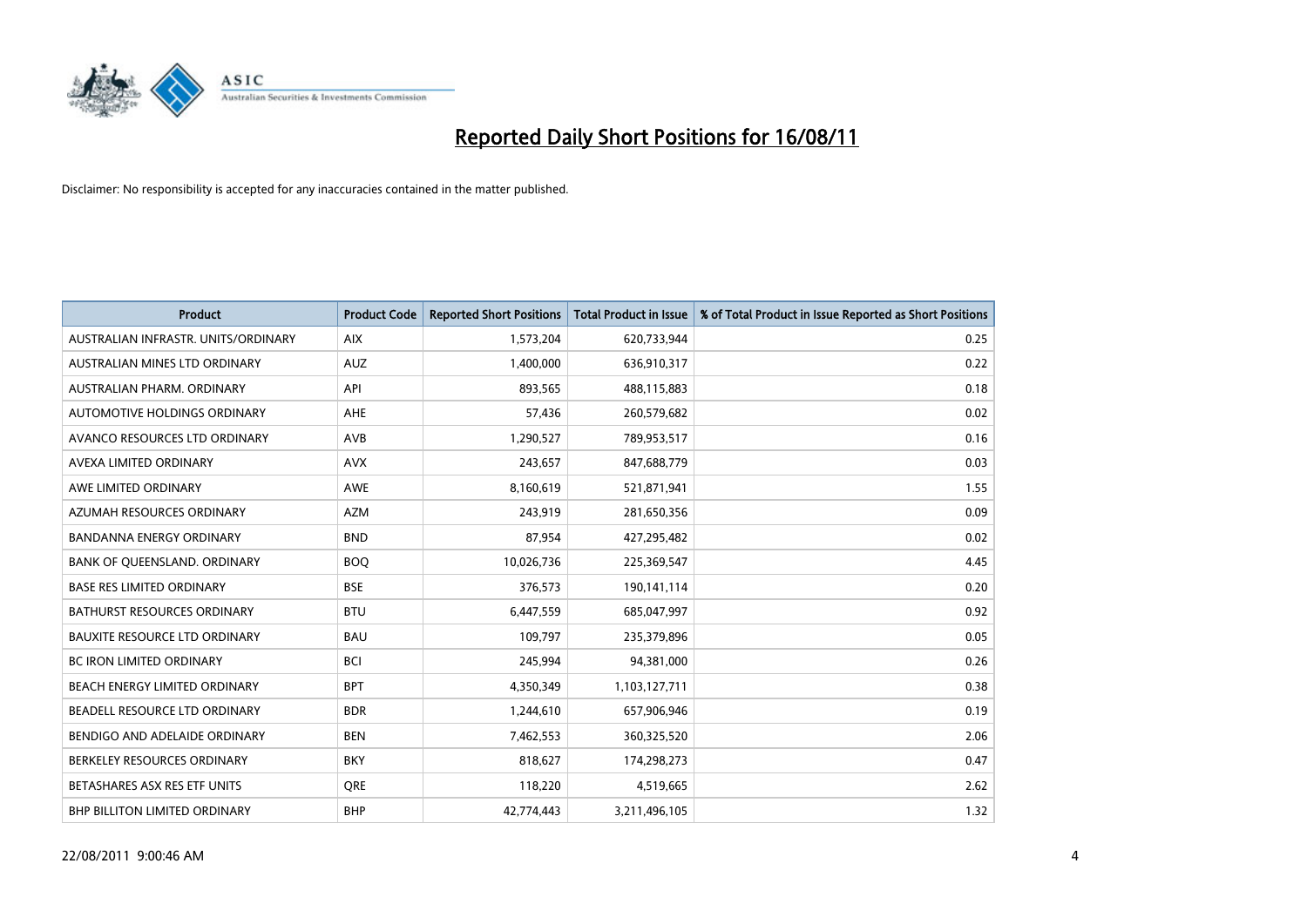

| <b>Product</b>                       | <b>Product Code</b> | <b>Reported Short Positions</b> | <b>Total Product in Issue</b> | % of Total Product in Issue Reported as Short Positions |
|--------------------------------------|---------------------|---------------------------------|-------------------------------|---------------------------------------------------------|
| <b>BILLABONG ORDINARY</b>            | <b>BBG</b>          | 22,106,688                      | 254,037,587                   | 8.68                                                    |
| <b>BIOTA HOLDINGS ORDINARY</b>       | <b>BTA</b>          | 2,113,731                       | 181,417,556                   | 1.16                                                    |
| <b>BISALLOY STEEL ORDINARY</b>       | <b>BIS</b>          | 84.480                          | 216,455,965                   | 0.04                                                    |
| BKI INVESTMENT LTD ORDINARY          | BKI                 | 508                             | 422,863,407                   | 0.00                                                    |
| <b>BLACKTHORN RESOURCES ORDINARY</b> | <b>BTR</b>          | 35,848                          | 122,918,000                   | 0.03                                                    |
| <b>BLUESCOPE STEEL LTD ORDINARY</b>  | <b>BSL</b>          | 68,708,450                      | 1,842,207,385                 | 3.72                                                    |
| <b>BOART LONGYEAR ORDINARY</b>       | <b>BLY</b>          | 5,198,171                       | 461,163,412                   | 1.13                                                    |
| <b>BOOM LOGISTICS ORDINARY</b>       | <b>BOL</b>          | 476,389                         | 465,011,147                   | 0.10                                                    |
| BORAL LIMITED, ORDINARY              | <b>BLD</b>          | 39,539,115                      | 729,925,990                   | 5.38                                                    |
| BOTSWANA METALS LTD ORDINARY         | <b>BML</b>          | 7,000                           | 143,717,013                   | 0.00                                                    |
| BOW ENERGY LIMITED ORDINARY          | <b>BOW</b>          | 8,106,726                       | 351,683,973                   | 2.31                                                    |
| <b>BRADKEN LIMITED ORDINARY</b>      | <b>BKN</b>          | 1,230,351                       | 161,849,910                   | 0.75                                                    |
| <b>BRAMBLES LIMITED ORDINARY</b>     | <b>BXB</b>          | 14,070,384                      | 1,479,410,767                 | 0.93                                                    |
| <b>BREVILLE GROUP LTD ORDINARY</b>   | <b>BRG</b>          | 3,549                           | 129,995,322                   | 0.00                                                    |
| <b>BRICKWORKS LIMITED ORDINARY</b>   | <b>BKW</b>          | 24,174                          | 147,567,333                   | 0.02                                                    |
| <b>BROCKMAN RESOURCES ORDINARY</b>   | <b>BRM</b>          | 67,515                          | 144,803,151                   | 0.05                                                    |
| BT INVESTMENT MNGMNT ORDINARY        | <b>BTT</b>          | 865,959                         | 160,000,000                   | 0.54                                                    |
| <b>BURU ENERGY ORDINARY</b>          | <b>BRU</b>          | 4,233,251                       | 182,840,549                   | 2.32                                                    |
| <b>BWP TRUST ORDINARY UNITS</b>      | <b>BWP</b>          | 1,399,324                       | 520,012,793                   | 0.27                                                    |
| CABCHARGE AUSTRALIA ORDINARY         | CAB                 | 774,758                         | 120,437,014                   | 0.62                                                    |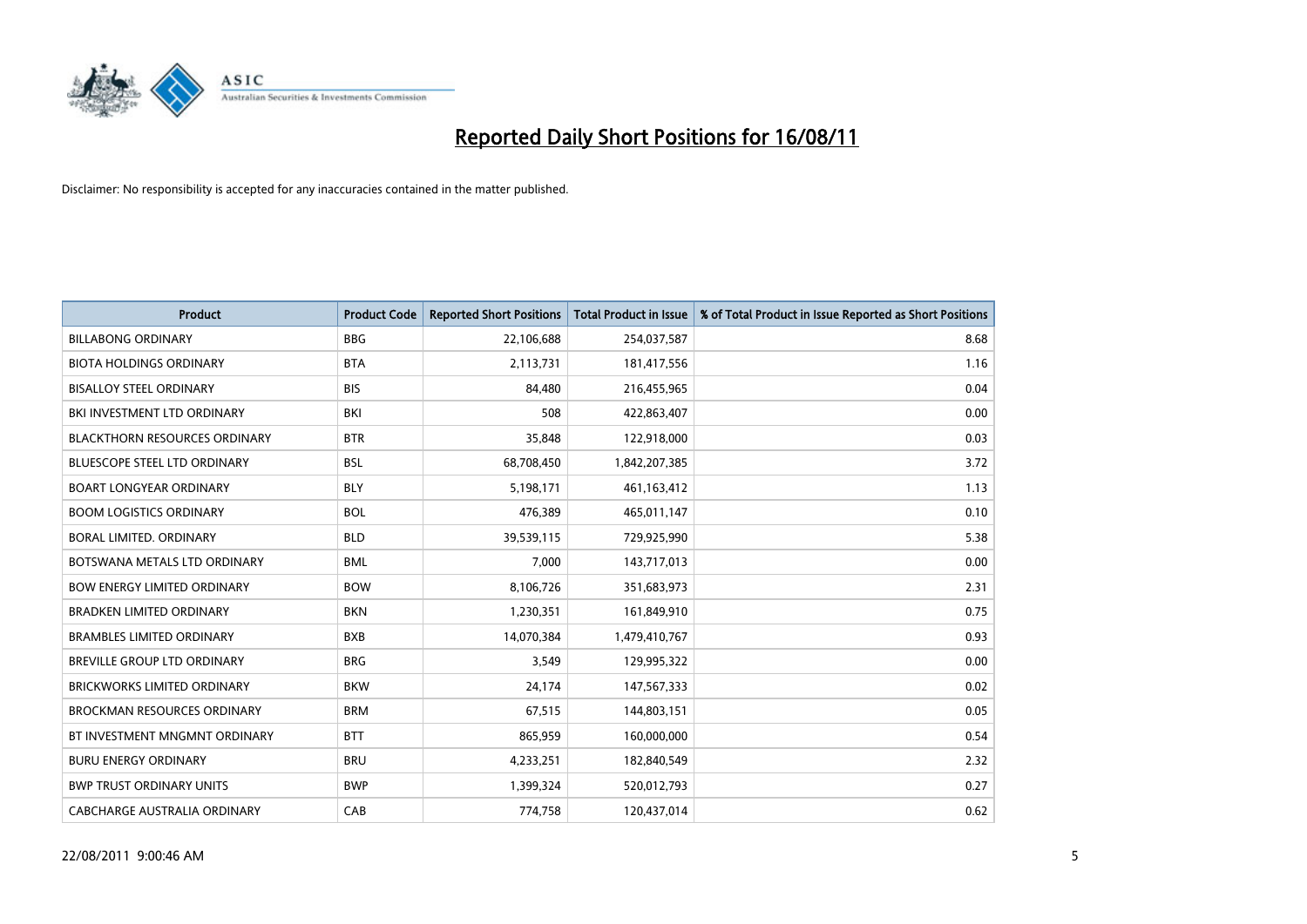

| <b>Product</b>                             | <b>Product Code</b> | <b>Reported Short Positions</b> | <b>Total Product in Issue</b> | % of Total Product in Issue Reported as Short Positions |
|--------------------------------------------|---------------------|---------------------------------|-------------------------------|---------------------------------------------------------|
| CALTEX AUSTRALIA ORDINARY                  | <b>CTX</b>          | 7,831,290                       | 270,000,000                   | 2.87                                                    |
| CAMPBELL BROTHERS ORDINARY                 | <b>CPB</b>          | 103,374                         | 67,503,411                    | 0.15                                                    |
| CAPE LAMBERT RES LTD ORDINARY              | <b>CFE</b>          | 1,161,473                       | 630,149,603                   | 0.18                                                    |
| CARABELLA RES LTD ORDINARY                 | <b>CLR</b>          | 555,941                         | 81,626,580                    | 0.68                                                    |
| <b>CARBON ENERGY ORDINARY</b>              | <b>CNX</b>          | 1,937,889                       | 698,517,858                   | 0.26                                                    |
| <b>CARDNO LIMITED ORDINARY</b>             | CDD                 | 3.704                           | 109,780,032                   | 0.00                                                    |
| <b>CARINDALE PROPERTY UNIT</b>             | <b>CDP</b>          | 312                             | 70,000,000                    | 0.00                                                    |
| CARNARVON PETROLEUM ORDINARY               | <b>CVN</b>          | 3,028,165                       | 690,320,634                   | 0.43                                                    |
| CARNEGIE WAVE ENERGY ORDINARY              | <b>CWE</b>          | 83,000                          | 899,087,627                   | 0.01                                                    |
| <b>CARPATHIAN RESOURCES ORDINARY</b>       | <b>CPN</b>          | 75,000                          | 265,533,501                   | 0.03                                                    |
| CARPENTARIA EXP. LTD ORDINARY              | CAP                 | 9,777                           | 98,741,301                    | 0.01                                                    |
| CARSALES.COM LTD ORDINARY                  | <b>CRZ</b>          | 13,921,913                      | 233,729,722                   | 5.96                                                    |
| CASH CONVERTERS ORD/DIV ACCESS             | CCV                 | 55,296                          | 379,761,025                   | 0.01                                                    |
| <b>CASPIAN OIL &amp; GAS ORDINARY</b>      | <b>CIG</b>          | 50,000                          | 1,331,500,513                 | 0.00                                                    |
| CATALPA RESOURCES ORDINARY                 | CAH                 | 173,808                         | 178,214,799                   | 0.09                                                    |
| CEC GROUP LIMITED ORDINARY                 | <b>CEG</b>          | 1.750                           | 79,662,662                    | 0.00                                                    |
| <b>CELLNET GROUP ORDINARY</b>              | <b>CLT</b>          | 1,342                           | 61,286,754                    | 0.00                                                    |
| CENTRAL PETROLEUM ORDINARY                 | <b>CTP</b>          | 11,455                          | 982,298,842                   | 0.00                                                    |
| <b>CENTRO PROPERTIES UNITS/ORD STAPLED</b> | <b>CNP</b>          | 6,692                           | 972,414,514                   | 0.00                                                    |
| CENTRO RETAIL GROUP STAPLED SECURITIES     | <b>CER</b>          | 603,071                         | 2,286,399,424                 | 0.02                                                    |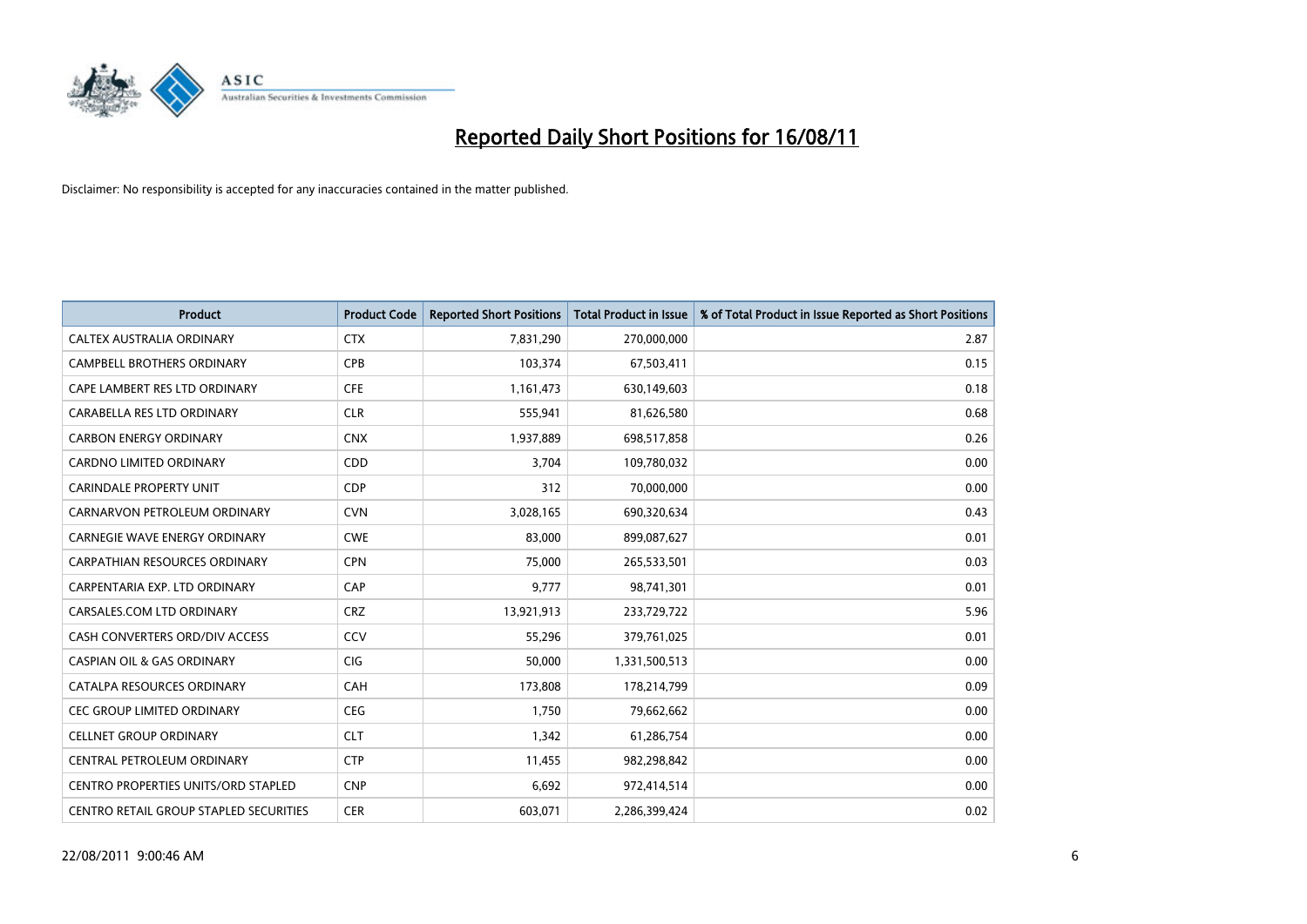

| <b>Product</b>                           | <b>Product Code</b> | <b>Reported Short Positions</b> | <b>Total Product in Issue</b> | % of Total Product in Issue Reported as Short Positions |
|------------------------------------------|---------------------|---------------------------------|-------------------------------|---------------------------------------------------------|
| <b>CERAMIC FUEL CELLS ORDINARY</b>       | <b>CFU</b>          | 2,033,220                       | 1,201,353,566                 | 0.17                                                    |
| CERRO RESOURCES NL ORDINARY              | <b>CIO</b>          | 177,904                         | 748,268,606                   | 0.02                                                    |
| <b>CFS RETAIL PROPERTY UNITS</b>         | <b>CFX</b>          | 52,515,900                      | 2,839,591,911                 | 1.82                                                    |
| CGA MINING LIMITED ORDINARY              | <b>CGX</b>          | 91,018                          | 333,475,726                   | 0.03                                                    |
| CHALLENGER DIV.PRO. STAPLED UNITS        | <b>CDI</b>          | 109,712                         | 903,470,988                   | 0.00                                                    |
| <b>CHALLENGER INFRAST, STAPLED UNITS</b> | <b>CIF</b>          | 16,196                          | 316,223,785                   | 0.00                                                    |
| <b>CHALLENGER LIMITED ORDINARY</b>       | <b>CGF</b>          | 7,181,617                       | 492,807,490                   | 1.44                                                    |
| CHANDLER MACLEOD LTD ORDINARY            | <b>CMG</b>          | 11,970                          | 466,466,720                   | 0.00                                                    |
| CHARTER HALL GROUP STAPLED US PROHIBIT.  | <b>CHC</b>          | 1,201,605                       | 308,040,283                   | 0.38                                                    |
| <b>CHARTER HALL OFFICE UNIT</b>          | CQ <sub>O</sub>     | 8,656,266                       | 493,319,730                   | 1.76                                                    |
| <b>CHARTER HALL RETAIL UNITS</b>         | <b>CQR</b>          | 1,349,603                       | 302,162,079                   | 0.43                                                    |
| CITIGOLD CORP LTD ORDINARY               | <b>CTO</b>          | 2,059,217                       | 1,105,078,301                 | 0.18                                                    |
| <b>CLARIUS GRP LTD ORDINARY</b>          | <b>CND</b>          | 75,960                          | 88,161,315                    | 0.09                                                    |
| CLINUVEL PHARMACEUT, ORDINARY            | <b>CUV</b>          | 4,127                           | 30,381,706                    | 0.01                                                    |
| <b>CLOUGH LIMITED ORDINARY</b>           | <b>CLO</b>          | 279,474                         | 769,801,269                   | 0.03                                                    |
| <b>CO2 GROUP LIMITED ORDINARY</b>        | COZ                 | 400.000                         | 280,309,888                   | 0.14                                                    |
| <b>COAL &amp; ALLIED ORDINARY</b>        | <b>CNA</b>          | 4,260                           | 86,584,735                    | 0.00                                                    |
| COAL OF AFRICA LTD ORDINARY              | <b>CZA</b>          | 813,088                         | 531,139,661                   | 0.15                                                    |
| <b>COALSPUR MINES LTD ORDINARY</b>       | <b>CPL</b>          | 1,167,745                       | 579,768,744                   | 0.18                                                    |
| COALWORKS LIMITED ORDINARY               | <b>CWK</b>          | 513,994                         | 149,088,955                   | 0.34                                                    |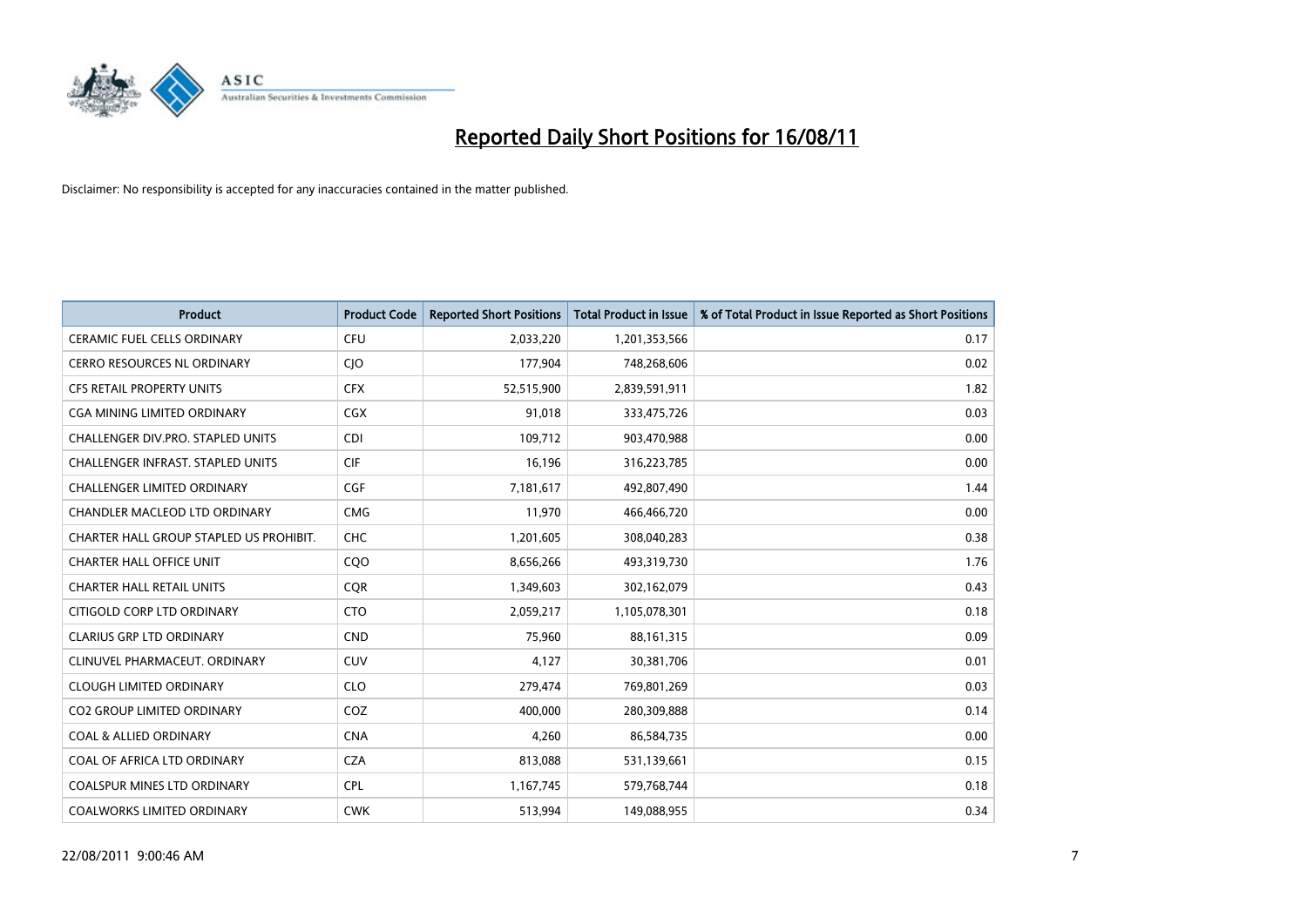

| <b>Product</b>                          | <b>Product Code</b> | <b>Reported Short Positions</b> | <b>Total Product in Issue</b> | % of Total Product in Issue Reported as Short Positions |
|-----------------------------------------|---------------------|---------------------------------|-------------------------------|---------------------------------------------------------|
| <b>COBAR CONSOLIDATED ORDINARY</b>      | CCU                 | 19,587                          | 175,313,488                   | 0.01                                                    |
| COCA-COLA AMATIL ORDINARY               | <b>CCL</b>          | 7,250,943                       | 758,120,896                   | 0.96                                                    |
| <b>COCHLEAR LIMITED ORDINARY</b>        | <b>COH</b>          | 1,945,388                       | 56,746,620                    | 3.42                                                    |
| COCKATOO COAL ORDINARY                  | <b>COK</b>          | 4,528,565                       | 1,016,196,908                 | 0.44                                                    |
| <b>CODAN LIMITED ORDINARY</b>           | <b>CDA</b>          | 800                             | 164,145,980                   | 0.00                                                    |
| <b>COFFEY INTERNATIONAL ORDINARY</b>    | COF                 | 1,969                           | 134,066,081                   | 0.00                                                    |
| <b>COKAL LTD ORDINARY</b>               | <b>CKA</b>          | 630,117                         | 130,055,735                   | 0.48                                                    |
| <b>COLLINS FOODS LTD ORDINARY</b>       | <b>CKF</b>          | 655,053                         | 93,000,003                    | 0.71                                                    |
| COMMONWEALTH BANK, ORDINARY             | <b>CBA</b>          | 28,666,736                      | 1,558,687,244                 | 1.78                                                    |
| <b>COMMONWEALTH PROP ORDINARY UNITS</b> | <b>CPA</b>          | 29,507,685                      | 2,449,599,711                 | 1.20                                                    |
| <b>COMPASS RESOURCES ORDINARY</b>       | <b>CMR</b>          | 160,952                         | 147,402,920                   | 0.11                                                    |
| <b>COMPUTERSHARE LTD ORDINARY</b>       | <b>CPU</b>          | 4,021,026                       | 555,664,059                   | 0.70                                                    |
| <b>CONNECTEAST GROUP STAPLED</b>        | <b>CEU</b>          | 10,050,084                      | 3,940,145,951                 | 0.24                                                    |
| CONQUEST MINING ORDINARY                | <b>COT</b>          | 1,518,572                       | 583,241,478                   | 0.25                                                    |
| CONSOLIDATED MEDIA, ORDINARY            | <b>CMI</b>          | 3,270,414                       | 561,834,996                   | 0.59                                                    |
| CONTANGO MICROCAP ORDINARY              | <b>CTN</b>          | 7,500                           | 146,423,793                   | 0.01                                                    |
| CONTINENTAL COAL LTD ORDINARY           | CCC                 | 733,008                         | 2,415,170,317                 | 0.03                                                    |
| COOPER ENERGY LTD ORDINARY              | <b>COE</b>          | 308,334                         | 292,576,001                   | 0.10                                                    |
| <b>COPPER STRIKE LTD ORDINARY</b>       | <b>CSE</b>          | 714                             | 129,455,571                   | 0.00                                                    |
| <b>CORDLIFE LIMITED ORDINARY</b>        | CBB                 |                                 | 150,887,354                   | 0.00                                                    |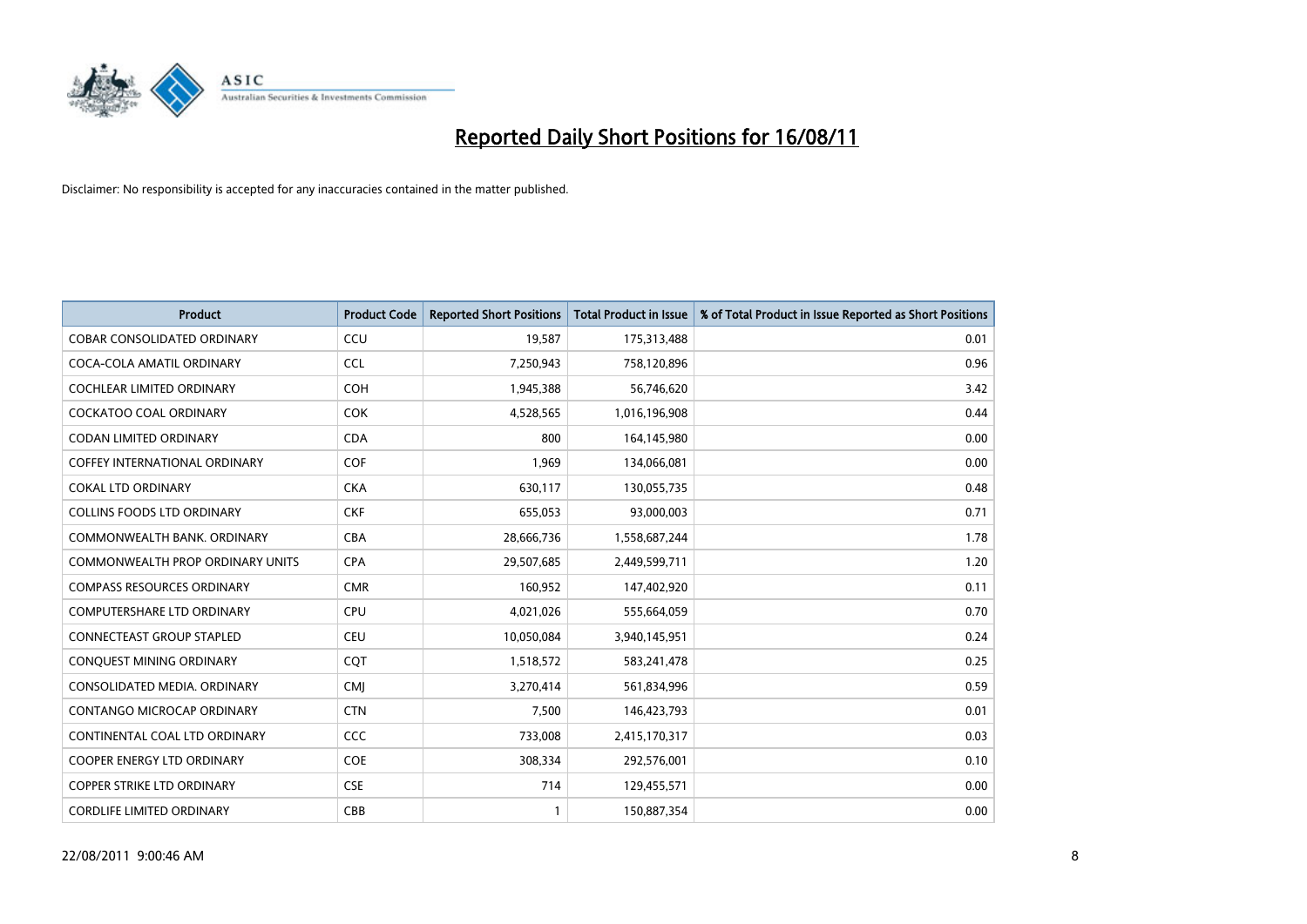

| <b>Product</b>                          | <b>Product Code</b> | <b>Reported Short Positions</b> | <b>Total Product in Issue</b> | % of Total Product in Issue Reported as Short Positions |
|-----------------------------------------|---------------------|---------------------------------|-------------------------------|---------------------------------------------------------|
| <b>COUNT FINANCIAL ORDINARY</b>         | COU                 | 427,833                         | 262,247,830                   | 0.16                                                    |
| <b>CREDIT CORP GROUP ORDINARY</b>       | <b>CCP</b>          | 2,105                           | 45,210,752                    | 0.00                                                    |
| <b>CROMWELL PROP STAPLED SECURITIES</b> | <b>CMW</b>          | 164,091                         | 964,737,315                   | 0.02                                                    |
| <b>CROWN LIMITED ORDINARY</b>           | <b>CWN</b>          | 1,418,226                       | 754,131,800                   | 0.16                                                    |
| <b>CRUSADER RESOURCES ORDINARY</b>      | CAS                 | 347,928                         | 106,136,040                   | 0.33                                                    |
| <b>CSG LIMITED ORDINARY</b>             | CSV                 | 924,991                         | 282,567,499                   | 0.33                                                    |
| <b>CSL LIMITED ORDINARY</b>             | <b>CSL</b>          | 7,307,348                       | 527,960,909                   | 1.35                                                    |
| <b>CSR LIMITED ORDINARY</b>             | <b>CSR</b>          | 18,522,041                      | 506,000,315                   | 3.65                                                    |
| <b>CUDECO LIMITED ORDINARY</b>          | CDU                 | 1,833,005                       | 142,654,900                   | 1.28                                                    |
| <b>CUSTOMERS LIMITED ORDINARY</b>       | <b>CUS</b>          | 89,569                          | 134,869,357                   | 0.06                                                    |
| DART ENERGY LTD ORDINARY                | <b>DTE</b>          | 5,908,959                       | 720,674,545                   | 0.81                                                    |
| DATA#3 LIMITED ORDINARY                 | DTL                 | 432                             | 15,397,495                    | 0.00                                                    |
| DAVID JONES LIMITED ORDINARY            | <b>DJS</b>          | 34,060,126                      | 520,751,395                   | 6.51                                                    |
| DECMIL GROUP LIMITED ORDINARY           | <b>DCG</b>          | 98,835                          | 124,254,568                   | 0.07                                                    |
| DEEP YELLOW LIMITED ORDINARY            | <b>DYL</b>          | 96,054                          | 1,127,899,958                 | 0.01                                                    |
| DEVINE LIMITED ORDINARY                 | <b>DVN</b>          | 1,000                           | 634,918,223                   | 0.00                                                    |
| DEXUS PROPERTY GROUP STAPLED UNITS      | <b>DXS</b>          | 24,743,683                      | 4,839,024,176                 | 0.51                                                    |
| DISCOVERY METALS LTD ORDINARY           | <b>DML</b>          | 5,343,418                       | 437,114,481                   | 1.19                                                    |
| DOMINO PIZZA ENTERPR ORDINARY           | <b>DMP</b>          | 327,625                         | 68,407,674                    | 0.47                                                    |
| DOWNER EDI LIMITED ORDINARY             | <b>DOW</b>          | 7,196,140                       | 429,100,296                   | 1.64                                                    |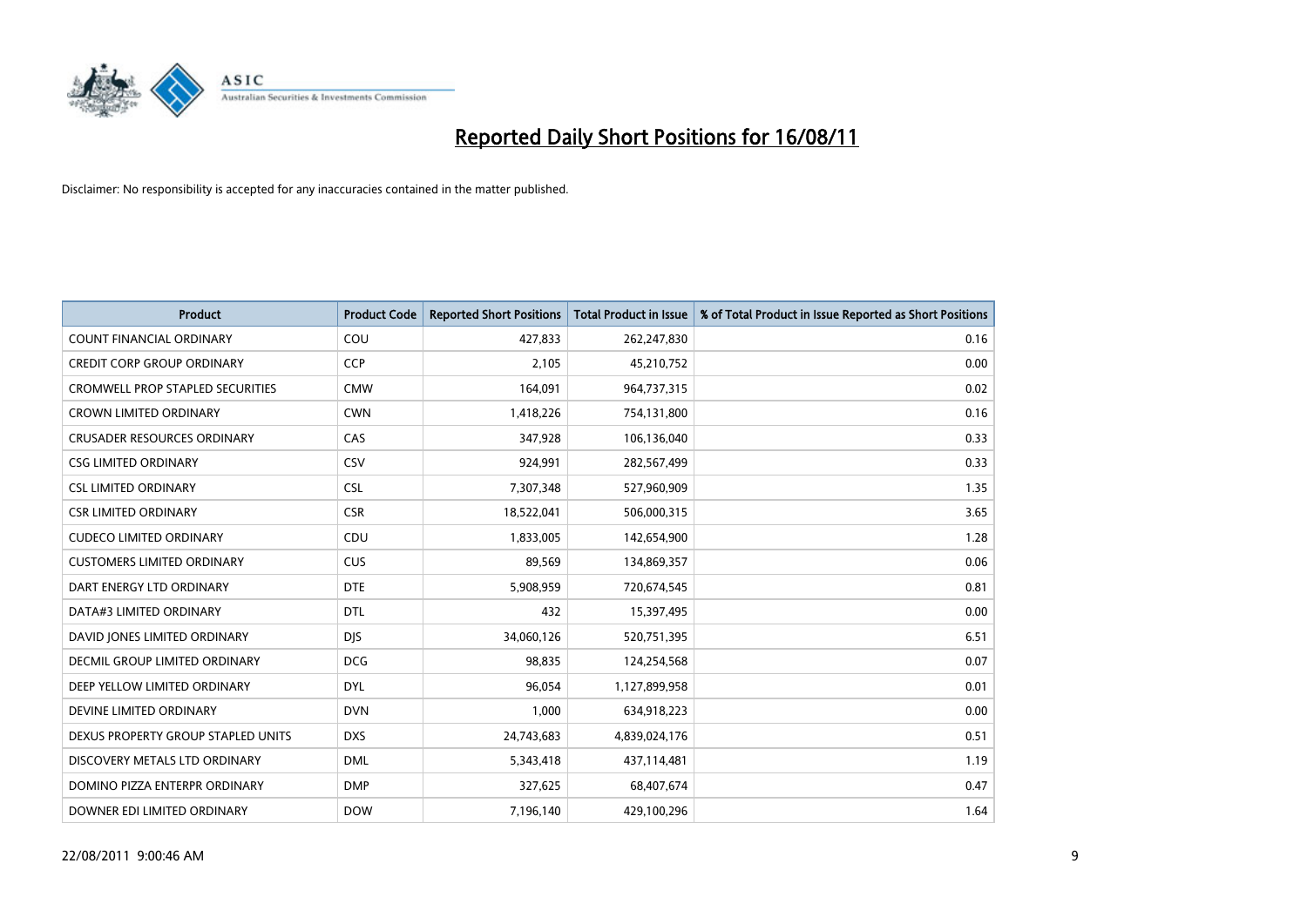

| <b>Product</b>                       | <b>Product Code</b> | <b>Reported Short Positions</b> | Total Product in Issue | % of Total Product in Issue Reported as Short Positions |
|--------------------------------------|---------------------|---------------------------------|------------------------|---------------------------------------------------------|
| DRILLSEARCH ENERGY ORDINARY          | <b>DLS</b>          | 1,506,850                       | 305,176,742            | 0.49                                                    |
| DUET GROUP STAPLED US PROHIBIT.      | <b>DUE</b>          | 5,217,179                       | 909,692,991            | 0.57                                                    |
| DULUXGROUP LIMITED ORDINARY          | <b>DLX</b>          | 8,934,534                       | 367,456,259            | 2.40                                                    |
| DWS ADVANCED ORDINARY                | <b>DWS</b>          | 43,884                          | 132,362,763            | 0.03                                                    |
| <b>EASTERN STAR GAS ORDINARY</b>     | ESG                 | 15,018,608                      | 991,817,041            | 1.51                                                    |
| ECHO ENTERTAINMENT ORDINARY          | EGP                 | 1,629,457                       | 688,019,737            | 0.23                                                    |
| ELDERS LIMITED ORDINARY              | <b>ELD</b>          | 18,108,050                      | 448,598,480            | 4.01                                                    |
| ELDORADO GOLD CORP CDI 1:1           | EAU                 | 16,351                          | 11,658,431             | 0.14                                                    |
| ELEMENTAL MINERALS ORDINARY          | <b>ELM</b>          | 215,822                         | 173,385,608            | 0.12                                                    |
| ELEMENTOS LIMITED ORDINARY           | <b>ELT</b>          | 8                               | 77,068,979             | 0.00                                                    |
| ELIXIR PETROLEUM LTD ORDINARY        | <b>EXR</b>          | 324,400                         | 188,988,472            | 0.17                                                    |
| <b>EMECO HOLDINGS ORDINARY</b>       | <b>EHL</b>          | 1,422,938                       | 631,237,586            | 0.23                                                    |
| ENERGIA MINERALS LTD ORDINARY        | <b>EMX</b>          | 139,711                         | 82,500,005             | 0.17                                                    |
| ENERGY RESOURCES ORDINARY 'A'        | ERA                 | 5,021,790                       | 190,737,934            | 2.64                                                    |
| <b>ENERGY WORLD CORPOR, ORDINARY</b> | <b>EWC</b>          | 21,302,895                      | 1,734,166,672          | 1.22                                                    |
| ENTEK ENERGY LTD ORDINARY            | ETE                 | 489,903                         | 510,657,387            | 0.10                                                    |
| ENTELLECT LIMITED ORDINARY           | <b>ESN</b>          | 464,050                         | 985,337,932            | 0.05                                                    |
| ENVESTRA LIMITED ORDINARY            | <b>ENV</b>          | 3,720,470                       | 1,468,560,201          | 0.25                                                    |
| EQUATORIAL RES LTD ORDINARY          | EQX                 | 26,054                          | 101,667,922            | 0.03                                                    |
| EXTRACT RESOURCES ORDINARY           | <b>EXT</b>          | 578,783                         | 251,159,163            | 0.21                                                    |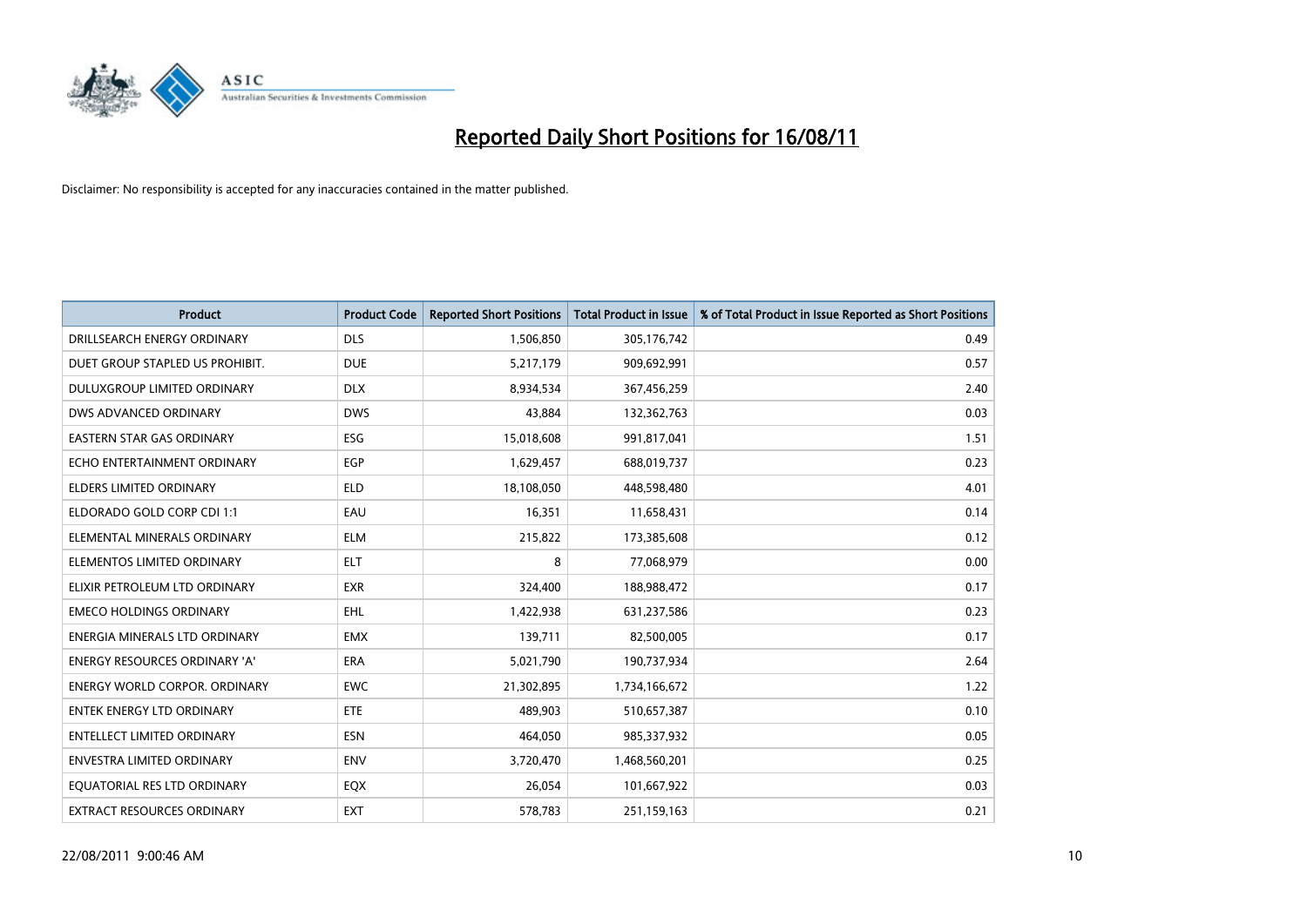

| <b>Product</b>                        | <b>Product Code</b> | <b>Reported Short Positions</b> | <b>Total Product in Issue</b> | % of Total Product in Issue Reported as Short Positions |
|---------------------------------------|---------------------|---------------------------------|-------------------------------|---------------------------------------------------------|
| FAIRFAX MEDIA LTD ORDINARY            | <b>FXJ</b>          | 308,885,185                     | 2,351,955,725                 | 13.13                                                   |
| <b>FANTASTIC HOLDINGS ORDINARY</b>    | <b>FAN</b>          | 1,223                           | 102,739,538                   | 0.00                                                    |
| FAR LTD ORDINARY                      | <b>FAR</b>          | 21,276,457                      | 1,245,401,164                 | 1.71                                                    |
| FERRAUS LIMITED ORDINARY              | <b>FRS</b>          | 370                             | 249,598,565                   | 0.00                                                    |
| FISHER & PAYKEL APP. ORDINARY         | <b>FPA</b>          | 20,298                          | 724,235,162                   | 0.00                                                    |
| FISHER & PAYKEL H. ORDINARY           | <b>FPH</b>          | 1,068,209                       | 525,362,450                   | 0.20                                                    |
| FKP PROPERTY GROUP STAPLED SECURITIES | <b>FKP</b>          | 28,212,672                      | 1,185,077,223                 | 2.35                                                    |
| FLEETWOOD CORP ORDINARY               | <b>FWD</b>          | 521,682                         | 57,847,937                    | 0.89                                                    |
| FLETCHER BUILDING ORDINARY            | <b>FBU</b>          | 7,509,105                       | 678,573,570                   | 1.12                                                    |
| FLEXIGROUP LIMITED ORDINARY           | <b>FXL</b>          | 38,944                          | 276,292,173                   | 0.00                                                    |
| FLIGHT CENTRE ORDINARY                | <b>FLT</b>          | 4,929,986                       | 99,959,845                    | 4.92                                                    |
| FLINDERS MINES LTD ORDINARY           | <b>FMS</b>          | 21,393,070                      | 1,820,839,571                 | 1.16                                                    |
| <b>FORGE GROUP LIMITED ORDINARY</b>   | <b>FGE</b>          | 112,239                         | 82,924,014                    | 0.13                                                    |
| FORTE ENERGY NL ORDINARY              | <b>FTE</b>          | 2,658,986                       | 695,589,311                   | 0.38                                                    |
| FORTESCUE METALS GRP ORDINARY         | <b>FMG</b>          | 31,231,602                      | 3,113,348,659                 | 0.99                                                    |
| <b>FOSTER'S GROUP ORDINARY</b>        | FGL                 | 6,349,690                       | 1,940,894,542                 | 0.32                                                    |
| FTD CORPORATION ORDINARY              | <b>FTD</b>          | 8,088                           | 36,474,593                    | 0.02                                                    |
| <b>FUNTASTIC LIMITED ORDINARY</b>     | <b>FUN</b>          | 322,528                         | 340,997,682                   | 0.09                                                    |
| <b>G.U.D. HOLDINGS ORDINARY</b>       | <b>GUD</b>          | 277,187                         | 69,089,611                    | 0.38                                                    |
| <b>GALAXY RESOURCES ORDINARY</b>      | GXY                 | 1,998,875                       | 323,327,000                   | 0.62                                                    |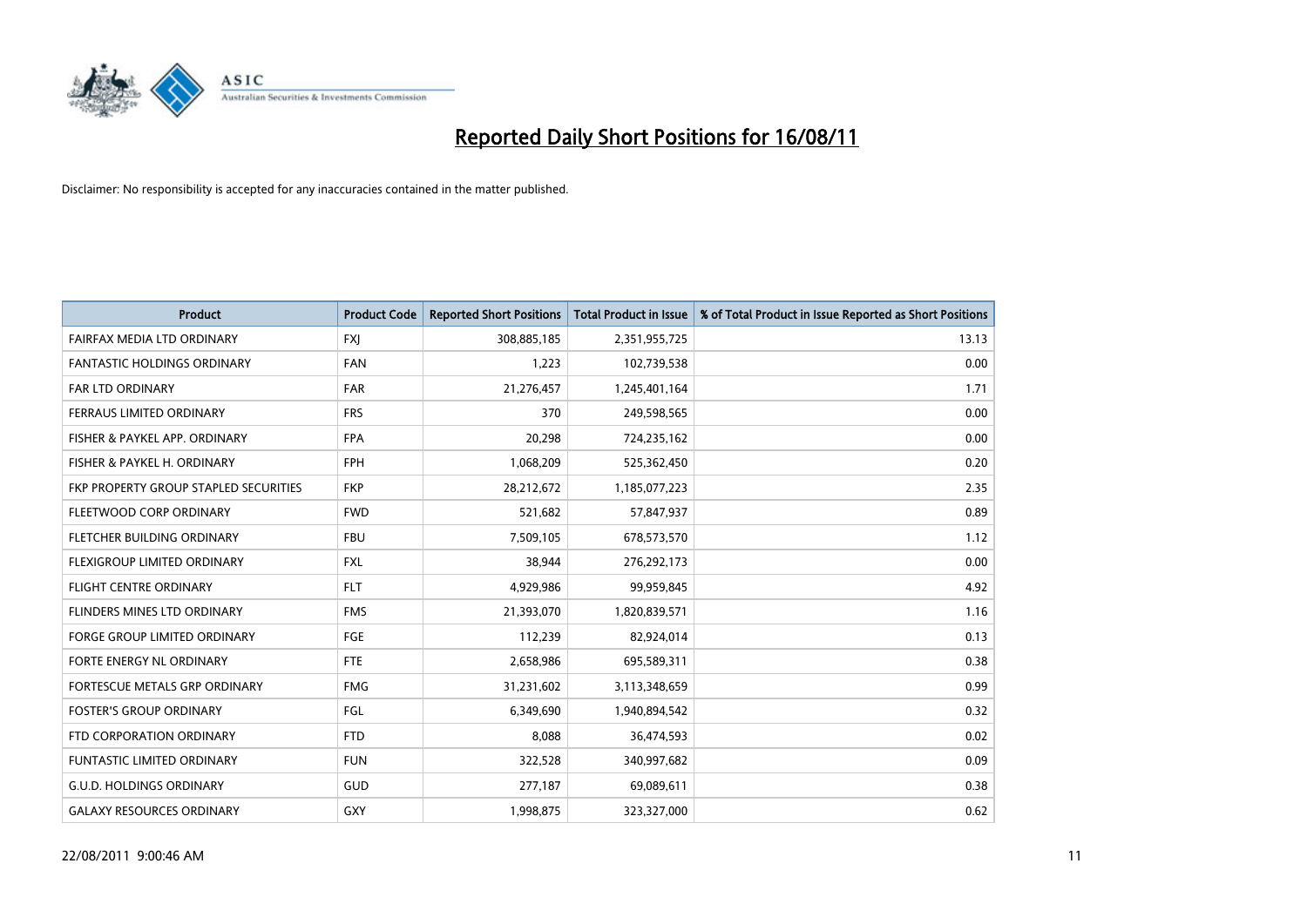

| <b>Product</b>                            | <b>Product Code</b> | <b>Reported Short Positions</b> | <b>Total Product in Issue</b> | % of Total Product in Issue Reported as Short Positions |
|-------------------------------------------|---------------------|---------------------------------|-------------------------------|---------------------------------------------------------|
| <b>GEODYNAMICS LIMITED ORDINARY</b>       | GDY                 | 35,392                          | 337,084,174                   | 0.01                                                    |
| <b>GINDALBIE METALS LTD ORDINARY</b>      | <b>GBG</b>          | 42,504,922                      | 988,710,739                   | 4.28                                                    |
| <b>GLOBAL MINING ORDINARY</b>             | <b>GMI</b>          | 8,951                           | 191,820,968                   | 0.00                                                    |
| <b>GLOUCESTER COAL ORDINARY</b>           | GCL                 | 487,516                         | 202,905,967                   | 0.22                                                    |
| <b>GME RESOURCES LTD ORDINARY</b>         | <b>GME</b>          | 800                             | 322,635,902                   | 0.00                                                    |
| <b>GOLD ROAD RES LTD ORDINARY</b>         | GOR                 | 90,958                          | 317,087,535                   | 0.03                                                    |
| <b>GOLDEN WEST RESOURCE ORDINARY</b>      | <b>GWR</b>          | 1,617                           | 192,082,567                   | 0.00                                                    |
| <b>GOODMAN FIELDER, ORDINARY</b>          | <b>GFF</b>          | 27,624,694                      | 1,380,386,438                 | 1.98                                                    |
| <b>GOODMAN GROUP STAPLED US PROHIBIT.</b> | <b>GMG</b>          | 28,735,590                      | 7,394,607,411                 | 0.38                                                    |
| <b>GPT GROUP STAPLED SEC.</b>             | <b>GPT</b>          | 14,142,863                      | 1,849,089,943                 | 0.75                                                    |
| <b>GRAINCORP LIMITED A CLASS ORDINARY</b> | <b>GNC</b>          | 857,765                         | 198,318,900                   | 0.41                                                    |
| <b>GRANGE RESOURCES, ORDINARY</b>         | <b>GRR</b>          | 173,886                         | 1,153,181,487                 | 0.01                                                    |
| <b>GREENCAP LIMITED ORDINARY</b>          | GCG                 |                                 | 262,515,385                   | 0.00                                                    |
| <b>GREENLAND MIN EN LTD ORDINARY</b>      | GGG                 | 2,462,946                       | 410,407,582                   | 0.60                                                    |
| <b>GRYPHON MINERALS LTD ORDINARY</b>      | GRY                 | 1,827,645                       | 299,922,058                   | 0.60                                                    |
| <b>GUILDFORD COAL LTD ORDINARY</b>        | <b>GUF</b>          | 1,608,988                       | 217,469,617                   | 0.74                                                    |
| <b>GUINNESS PEAT GROUP. CDI 1:1</b>       | GPG                 | 1,216,375                       | 266,222,148                   | 0.46                                                    |
| <b>GUNNS LIMITED ORDINARY</b>             | <b>GNS</b>          | 69,691,818                      | 848,401,559                   | 8.21                                                    |
| <b>GWA GROUP LTD ORDINARY</b>             | <b>GWA</b>          | 7,391,167                       | 301,525,014                   | 2.45                                                    |
| <b>HARVEY NORMAN ORDINARY</b>             | <b>HVN</b>          | 51,970,830                      | 1,062,316,784                 | 4.87                                                    |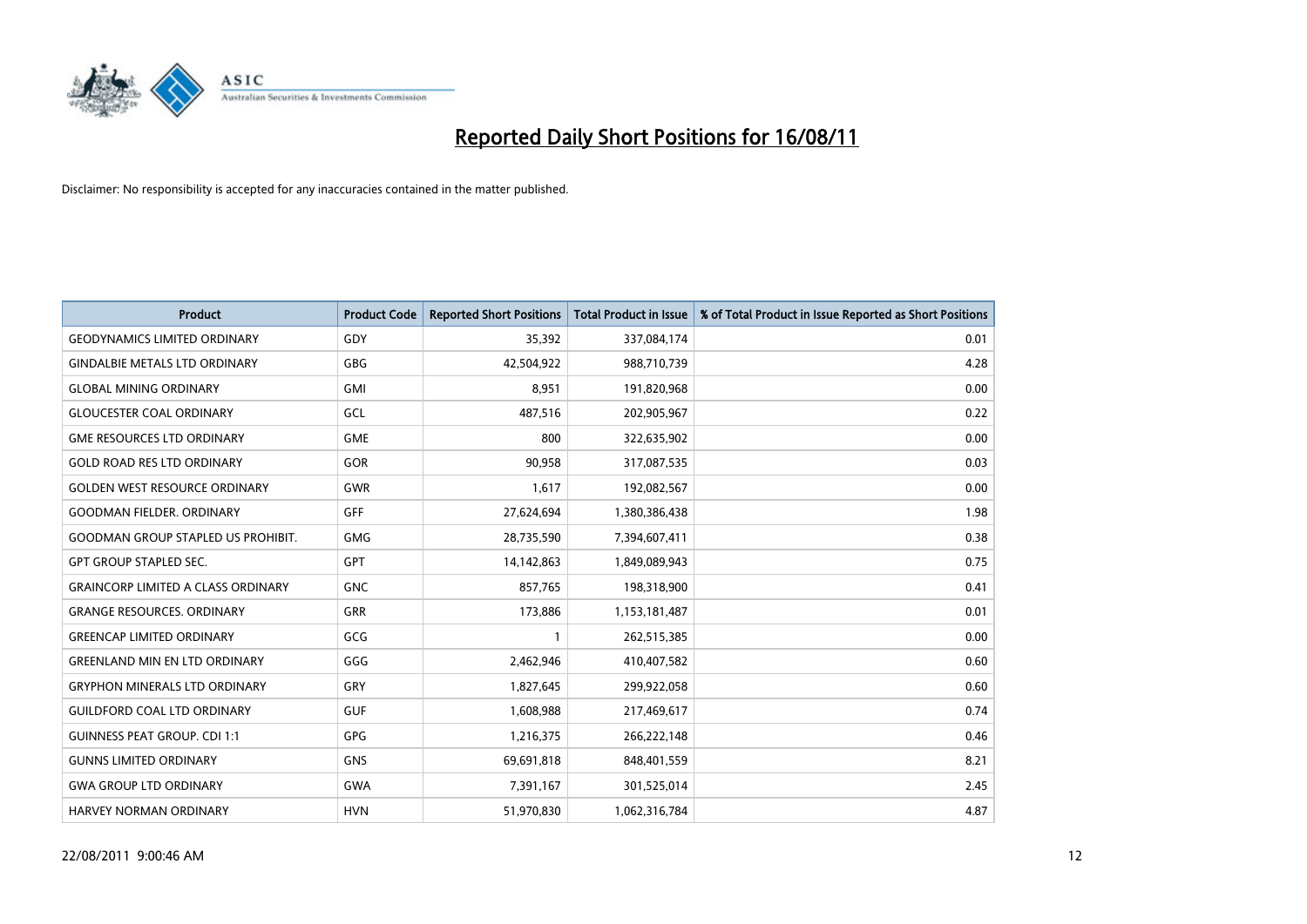

| <b>Product</b>                        | <b>Product Code</b> | <b>Reported Short Positions</b> | <b>Total Product in Issue</b> | % of Total Product in Issue Reported as Short Positions |
|---------------------------------------|---------------------|---------------------------------|-------------------------------|---------------------------------------------------------|
| HASTIE GROUP LIMITED ORDINARY         | <b>HST</b>          | 14,431,146                      | 1,367,511,426                 | 1.06                                                    |
| HASTINGS DIVERSIFIED STAPLED SECURITY | <b>HDF</b>          | 2,518,050                       | 530,001,072                   | 0.47                                                    |
| <b>HEARTWARE INT INC CDI 35:1</b>     | <b>HIN</b>          | 272,008                         | 48,598,550                    | 0.56                                                    |
| <b>HENDERSON GROUP CDI 1:1</b>        | <b>HGG</b>          | 4,987,376                       | 628,839,582                   | 0.79                                                    |
| HEA HOLDINGS LIMITED ORDINARY         | <b>HFA</b>          | 447,023                         | 117,332,831                   | 0.37                                                    |
| <b>HIGHLANDS PACIFIC ORDINARY</b>     | <b>HIG</b>          | 2,603,020                       | 686,082,148                   | 0.38                                                    |
| HILLGROVE RES LTD ORDINARY            | <b>HGO</b>          | 1,139,304                       | 793,698,575                   | 0.14                                                    |
| HILLS HOLDINGS LTD ORDINARY           | <b>HIL</b>          | 3,850,987                       | 249,139,016                   | 1.54                                                    |
| HORIZON OIL LIMITED ORDINARY          | <b>HZN</b>          | 11,603,028                      | 1,130,811,515                 | 1.03                                                    |
| HUNNU COAL LIMITED ORDINARY           | <b>HUN</b>          | 110,283                         | 216,565,002                   | 0.05                                                    |
| <b>ICON ENERGY LIMITED ORDINARY</b>   | <b>ICN</b>          | 67,000                          | 469,301,394                   | 0.01                                                    |
| <b>IINET LIMITED ORDINARY</b>         | <b>IIN</b>          | 1,463,792                       | 152,169,119                   | 0.96                                                    |
| <b>IKWEZI MINING LTD ORDINARY</b>     | <b>IKW</b>          | 2,784,614                       | 168,800,000                   | 1.65                                                    |
| <b>ILUKA RESOURCES ORDINARY</b>       | <b>ILU</b>          | 3,632,530                       | 418,700,517                   | 0.87                                                    |
| <b>IMDEX LIMITED ORDINARY</b>         | <b>IMD</b>          | 65,724                          | 199,414,165                   | 0.03                                                    |
| IMF (AUSTRALIA) LTD ORDINARY          | <b>IMF</b>          | 329,544                         | 123,828,193                   | 0.26                                                    |
| <b>IMX RESOURCES LTD ORDINARY</b>     | <b>IXR</b>          | 20,000                          | 262,612,803                   | 0.01                                                    |
| <b>INCITEC PIVOT ORDINARY</b>         | IPL                 | 1,525,620                       | 1,628,730,107                 | 0.08                                                    |
| <b>INDAGO RESOURCES LTD ORDINARY</b>  | <b>IDG</b>          | 8,179                           | 4,920,997                     | 0.17                                                    |
| INDEPENDENCE GROUP ORDINARY           | IGO                 | 1,508,002                       | 202,907,135                   | 0.73                                                    |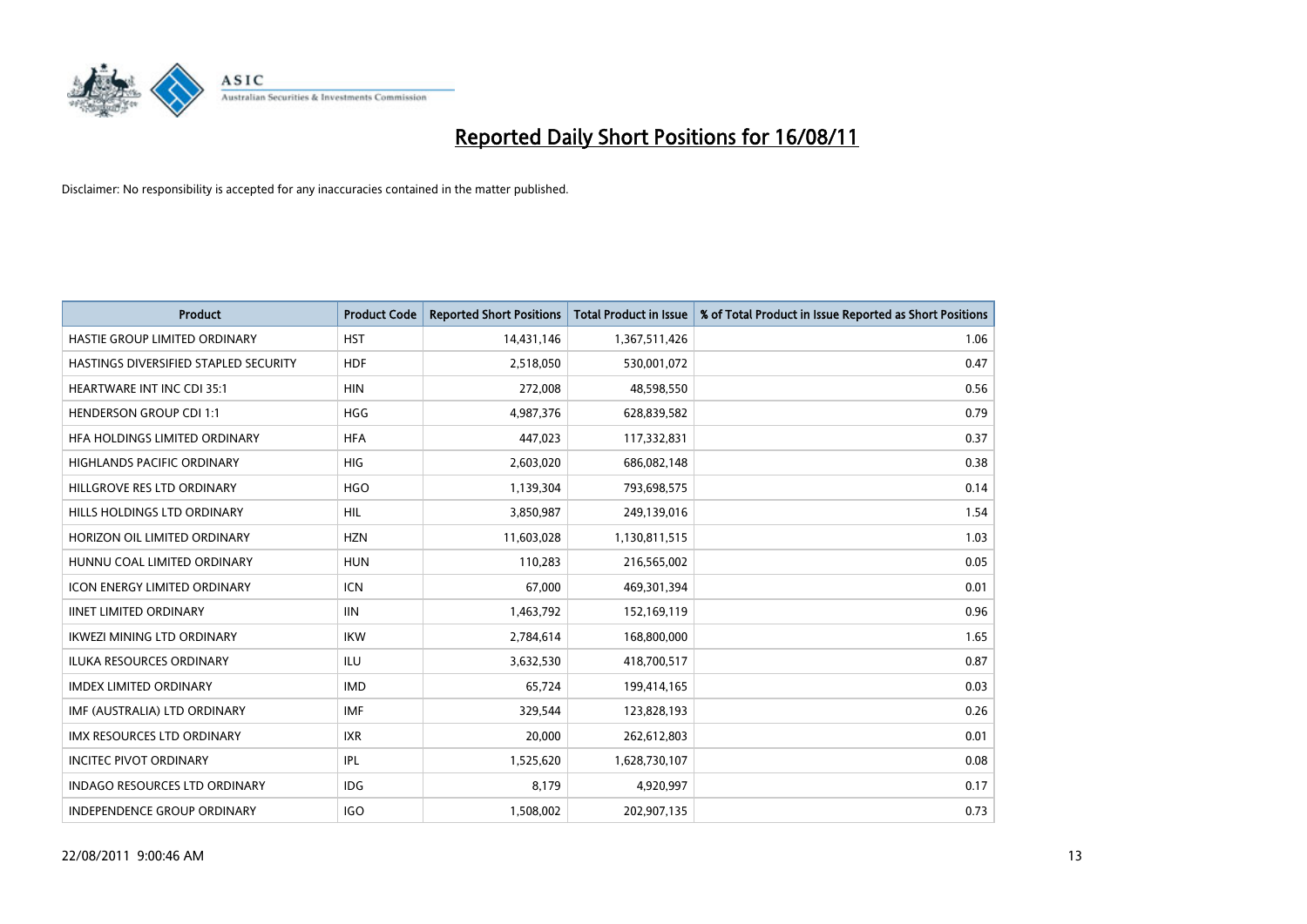

| <b>Product</b>                                | <b>Product Code</b> | <b>Reported Short Positions</b> | Total Product in Issue | % of Total Product in Issue Reported as Short Positions |
|-----------------------------------------------|---------------------|---------------------------------|------------------------|---------------------------------------------------------|
| <b>INDOPHIL RESOURCES ORDINARY</b>            | <b>IRN</b>          | 15,721,158                      | 995,437,860            | 1.58                                                    |
| <b>INDUSTREA LIMITED ORDINARY</b>             | IDL                 | 1,642,045                       | 364,733,566            | 0.46                                                    |
| <b>INFIGEN ENERGY STAPLED SECURITIES</b>      | <b>IFN</b>          | 5,393,520                       | 762,265,972            | 0.71                                                    |
| ING RE COM GROUP STAPLED SECURITIES           | ILF                 | 9,075                           | 441,029,194            | 0.00                                                    |
| <b>INSURANCE AUSTRALIA ORDINARY</b>           | <b>IAG</b>          | 8,431,179                       | 2,079,034,021          | 0.41                                                    |
| INT GOLDFIELDS LTD ORDINARY                   | <b>IGS</b>          | 10,542,682                      | 571,520,386            | 1.84                                                    |
| INTEGRA MINING LTD. ORDINARY                  | <b>IGR</b>          | 5,180,296                       | 843,493,881            | 0.61                                                    |
| <b>INTREPID MINES ORDINARY</b>                | <b>IAU</b>          | 4,044,437                       | 522,300,939            | 0.76                                                    |
| <b>INVESTA OFFICE FUND STAPLED SECURITIES</b> | <b>IOF</b>          | 9,045,376                       | 2,729,071,212          | 0.32                                                    |
| <b>INVOCARE LIMITED ORDINARY</b>              | <b>IVC</b>          | 1,062,765                       | 107,912,897            | 0.98                                                    |
| <b>ION LIMITED ORDINARY</b>                   | <b>ION</b>          | 164,453                         | 256,365,105            | 0.06                                                    |
| <b>IOOF HOLDINGS LTD ORDINARY</b>             | IFL.                | 1,420,469                       | 229,794,395            | 0.60                                                    |
| <b>IRESS MARKET TECH. ORDINARY</b>            | <b>IRE</b>          | 1,952,859                       | 126,920,010            | 1.52                                                    |
| <b>IRON ORE HOLDINGS ORDINARY</b>             | <b>IOH</b>          | 122,008                         | 166,087,005            | 0.07                                                    |
| ISHARES MSCLAUS 200 ISHARES MSCLAUS 200       | <b>IOZ</b>          | 44,930                          | 2,400,836              | 1.87                                                    |
| ISHARES MSCI EM MKTS CDI 1:1                  | IEM                 | 18,083                          | 425,700,000            | 0.00                                                    |
| ISHARES S&P 500 CDI 1:1                       | <b>IVV</b>          | 36,141                          | 116,350,000            | 0.03                                                    |
| ISHARES S&P HIGH DIV ISHARES S&P HIGH DIV     | <b>IHD</b>          | 17,449                          | 2,300,931              | 0.76                                                    |
| ISHARES SMALL ORDS ISHARES SMALL ORDS         | <b>ISO</b>          | 102,167                         | 3,901,916              | 2.62                                                    |
| <b>IVANHOE AUSTRALIA ORDINARY</b>             | <b>IVA</b>          | 115,484                         | 418,709,553            | 0.02                                                    |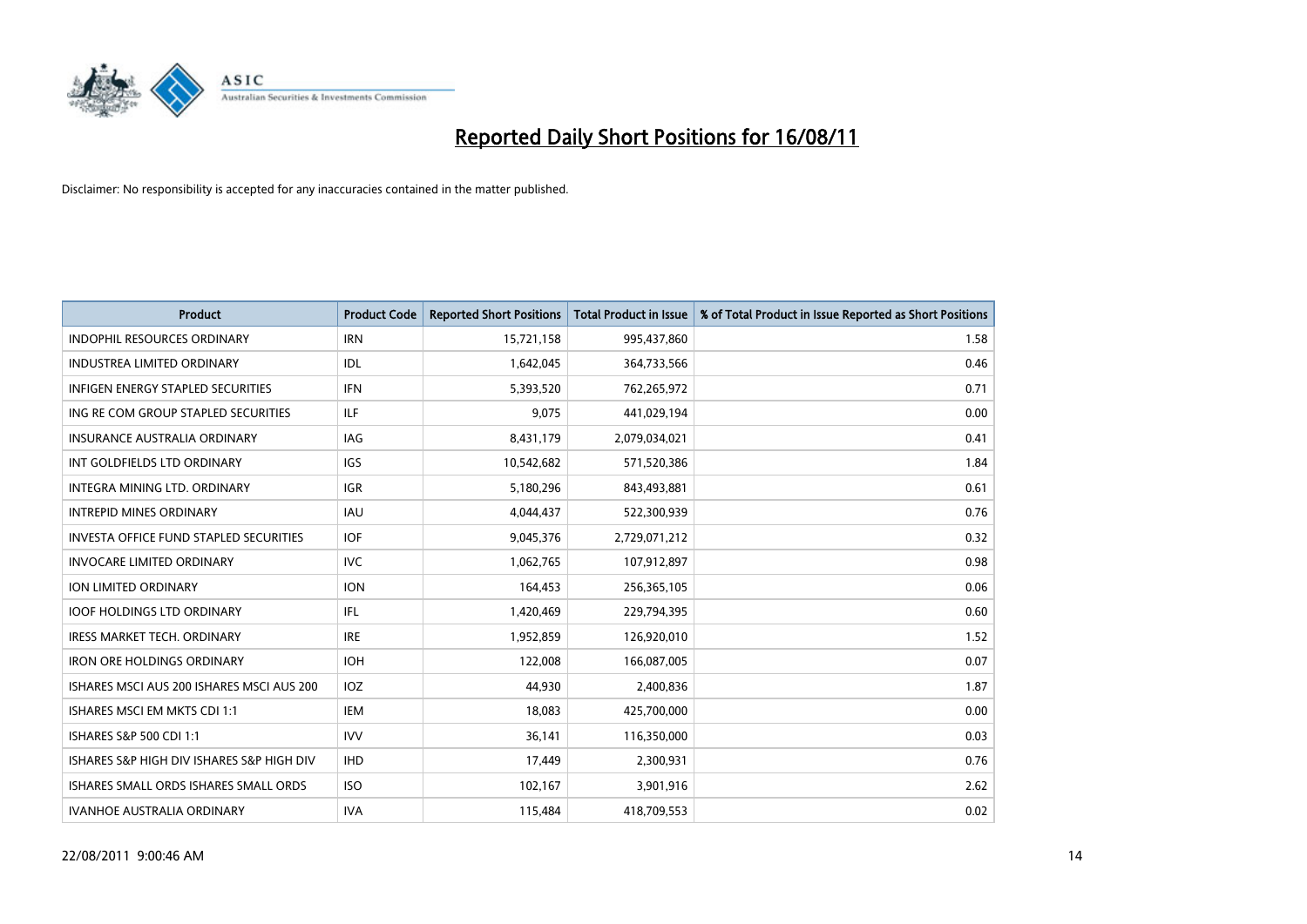

| <b>Product</b>                                  | <b>Product Code</b> | <b>Reported Short Positions</b> | Total Product in Issue | % of Total Product in Issue Reported as Short Positions |
|-------------------------------------------------|---------------------|---------------------------------|------------------------|---------------------------------------------------------|
| <b>JAMES HARDIE INDUST CHESS DEPOSITARY INT</b> | <b>JHX</b>          | 26,792,241                      | 437,311,611            | 6.11                                                    |
| <b>JAMESON RESOURCES ORDINARY</b>               | <b>JAL</b>          | 1,600,000                       | 95,828,865             | 1.67                                                    |
| <b>JB HI-FI LIMITED ORDINARY</b>                | <b>IBH</b>          | 20,212,664                      | 98,545,763             | 20.51                                                   |
| <b>KAGARA LTD ORDINARY</b>                      | KZL                 | 9,859,276                       | 717,943,836            | 1.37                                                    |
| KANGAROO RES LTD ORDINARY                       | <b>KRL</b>          | 600,000                         | 3,434,430,012          | 0.02                                                    |
| KAROON GAS AUSTRALIA ORDINARY                   | <b>KAR</b>          | 1,604,405                       | 221,420,769            | 0.71                                                    |
| KASBAH RESOURCES ORDINARY                       | <b>KAS</b>          | 19,883                          | 364,262,596            | 0.01                                                    |
| KATHMANDU HOLD LTD ORDINARY                     | <b>KMD</b>          | 997,533                         | 200,000,000            | 0.49                                                    |
| <b>KEYBRIDGE CAPITAL ORDINARY</b>               | <b>KBC</b>          | 5,999                           | 172,070,564            | 0.00                                                    |
| KIMBERLEY METALS LTD ORDINARY                   | <b>KBL</b>          | 1,820                           | 164,452,978            | 0.00                                                    |
| KINGSGATE CONSOLID, ORDINARY                    | <b>KCN</b>          | 3,167,648                       | 135,338,157            | 2.34                                                    |
| KINGSROSE MINING LTD ORDINARY                   | <b>KRM</b>          | 514,466                         | 266,088,064            | 0.19                                                    |
| LEIGHTON HOLDINGS ORDINARY                      | LEI                 | 8,603,548                       | 336,515,596            | 2.53                                                    |
| LEND LEASE GROUP UNIT/ORD STAPLED               | LLC                 | 2,875,676                       | 570,915,669            | 0.49                                                    |
| LINC ENERGY LTD ORDINARY                        | <b>LNC</b>          | 6,438,078                       | 503,418,900            | 1.27                                                    |
| LIQUEFIED NATURAL ORDINARY                      | <b>LNG</b>          | 383.345                         | 267,699,015            | 0.14                                                    |
| LUDOWICI LIMITED ORDINARY                       | LDW                 | 6,496                           | 29,353,354             | 0.02                                                    |
| LYNAS CORPORATION ORDINARY                      | <b>LYC</b>          | 38,753,906                      | 1,713,846,913          | 2.28                                                    |
| <b>M2 TELECOMMUNICATION ORDINARY</b>            | <b>MTU</b>          | 4,583                           | 123,731,285            | 0.00                                                    |
| MACARTHUR COAL ORDINARY                         | <b>MCC</b>          | 953,902                         | 302,092,343            | 0.30                                                    |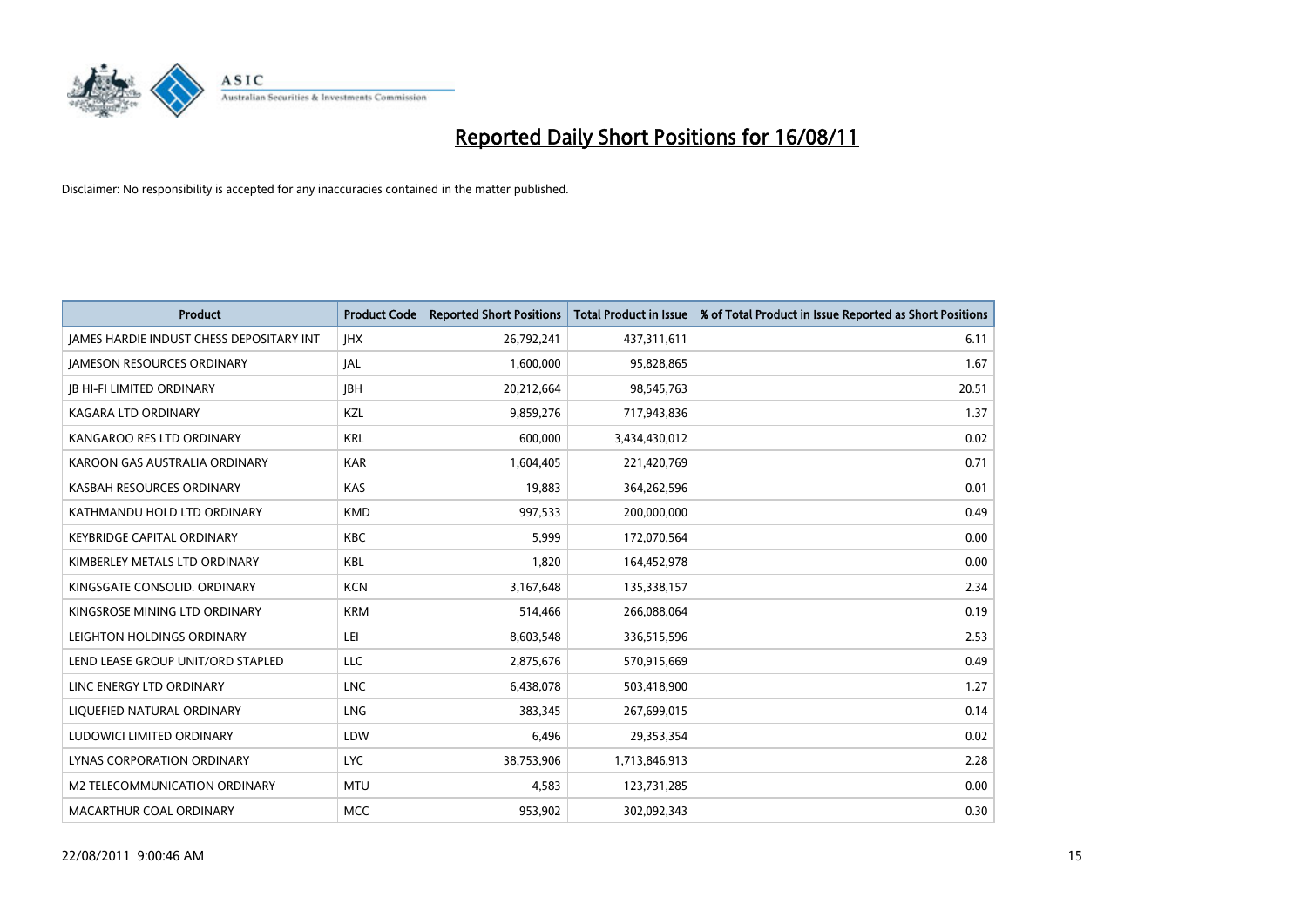

| <b>Product</b>                        | <b>Product Code</b> | <b>Reported Short Positions</b> | <b>Total Product in Issue</b> | % of Total Product in Issue Reported as Short Positions |
|---------------------------------------|---------------------|---------------------------------|-------------------------------|---------------------------------------------------------|
| <b>MACMAHON HOLDINGS ORDINARY</b>     | <b>MAH</b>          | 6,055,876                       | 733,711,705                   | 0.82                                                    |
| MACQ ATLAS ROADS GRP ORDINARY STAPLED | <b>MOA</b>          | 6,648,474                       | 452,345,907                   | 1.47                                                    |
| MACQUARIE GROUP LTD ORDINARY          | <b>MQG</b>          | 4,482,520                       | 348,283,033                   | 1.28                                                    |
| MAP GROUP STAPLED US PROHIBIT.        | <b>MAP</b>          | 4,524,730                       | 1,861,210,782                 | 0.22                                                    |
| <b>MATRIX C &amp; E LTD ORDINARY</b>  | <b>MCE</b>          | 135,203                         | 77,081,507                    | 0.17                                                    |
| MCMILLAN SHAKESPEARE ORDINARY         | <b>MMS</b>          | 6,700                           | 68,081,810                    | 0.00                                                    |
| MCPHERSON'S LTD ORDINARY              | <b>MCP</b>          | 225,339                         | 72,401,758                    | 0.31                                                    |
| MEDUSA MINING LTD ORDINARY            | <b>MML</b>          | 1,216,201                       | 188,233,911                   | 0.64                                                    |
| MELBOURNE IT LIMITED ORDINARY         | MLB                 | 175,384                         | 80,662,621                    | 0.22                                                    |
| MEO AUSTRALIA LTD ORDINARY            | <b>MEO</b>          | 485,374                         | 539,913,260                   | 0.08                                                    |
| <b>MERMAID MARINE ORDINARY</b>        | <b>MRM</b>          | 1,955,333                       | 215,477,852                   | 0.89                                                    |
| MESOBLAST LIMITED ORDINARY            | <b>MSB</b>          | 2,419,279                       | 280,425,258                   | 0.86                                                    |
| METALS X LIMITED ORDINARY             | <b>MLX</b>          | 326,940                         | 1,358,424,065                 | 0.03                                                    |
| METCASH LIMITED ORDINARY              | <b>MTS</b>          | 28,677,475                      | 769,165,596                   | 3.71                                                    |
| METGASCO LIMITED ORDINARY             | <b>MEL</b>          | 235,435                         | 334,937,022                   | 0.07                                                    |
| METMINCO LIMITED ORDINARY             | <b>MNC</b>          | 1,961,253                       | 1,462,616,146                 | 0.14                                                    |
| MHM METALS LIMITED ORDINARY           | <b>MHM</b>          | 97,433                          | 102,252,570                   | 0.10                                                    |
| MICLYN EXP OFFSHR ORDINARY            | <b>MIO</b>          | 315,934                         | 274,618,684                   | 0.11                                                    |
| MINARA RESOURCES ORDINARY             | <b>MRE</b>          | 17,898,499                      | 1,169,424,487                 | 1.55                                                    |
| MINCOR RESOURCES NL ORDINARY          | <b>MCR</b>          | 1,958,766                       | 200,608,804                   | 0.97                                                    |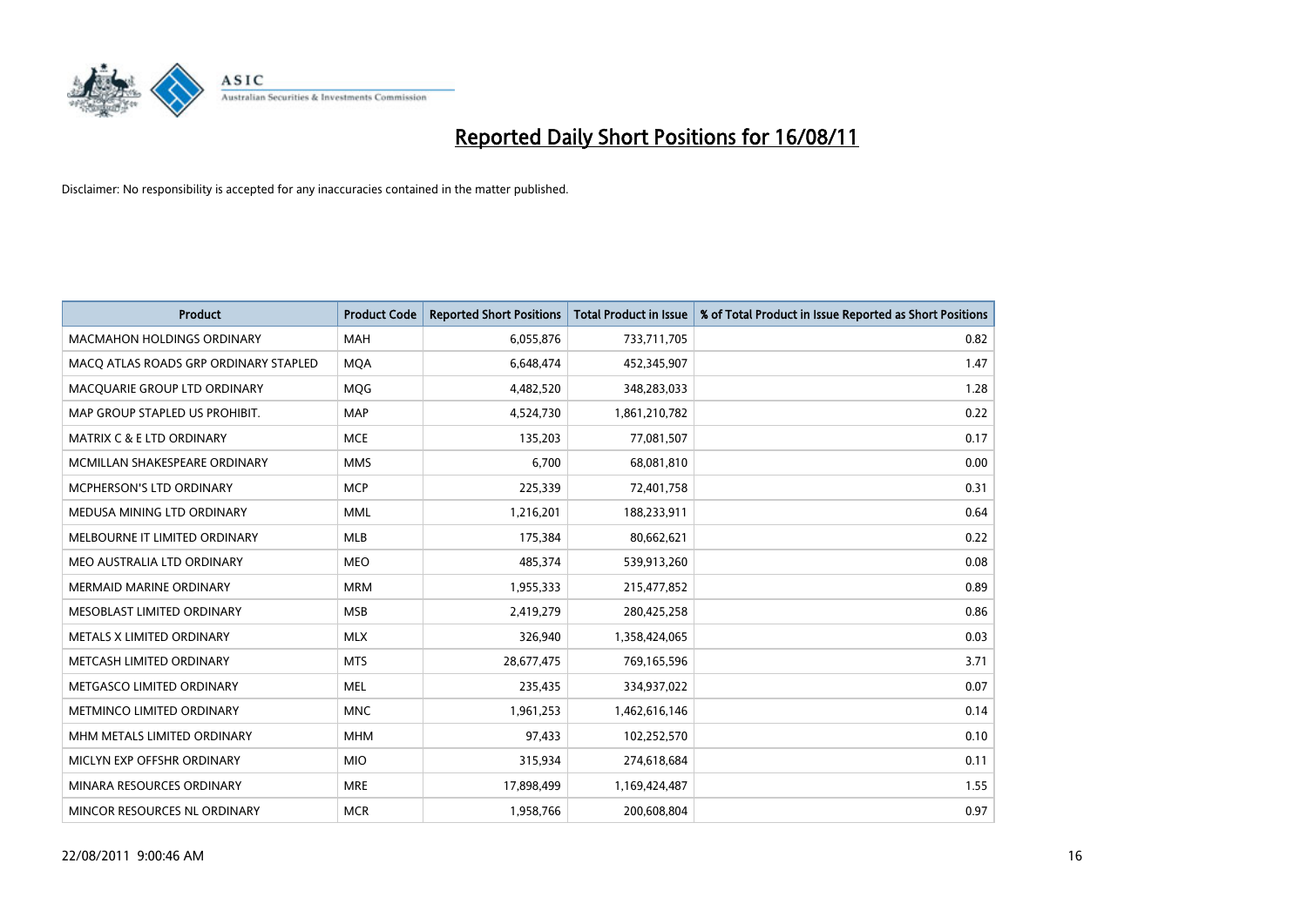

| <b>Product</b>                    | <b>Product Code</b> | <b>Reported Short Positions</b> | Total Product in Issue | % of Total Product in Issue Reported as Short Positions |
|-----------------------------------|---------------------|---------------------------------|------------------------|---------------------------------------------------------|
| MINEMAKERS LIMITED ORDINARY       | <b>MAK</b>          | 44,227                          | 227,003,950            | 0.02                                                    |
| MINERAL DEPOSITS ORDINARY         | <b>MDL</b>          | 242,408                         | 83,538,786             | 0.29                                                    |
| MINERAL RESOURCES, ORDINARY       | <b>MIN</b>          | 768,489                         | 183,773,017            | 0.41                                                    |
| MIRABELA NICKEL LTD ORDINARY      | <b>MBN</b>          | 11,157,322                      | 491,781,237            | 2.26                                                    |
| MIRVAC GROUP STAPLED SECURITIES   | <b>MGR</b>          | 36,653,779                      | 3,416,924,188          | 1.05                                                    |
| MOLOPO ENERGY LTD ORDINARY        | <b>MPO</b>          | 1,578,175                       | 245,579,810            | 0.64                                                    |
| MONADELPHOUS GROUP ORDINARY       | <b>MND</b>          | 725,110                         | 87,576,827             | 0.81                                                    |
| MOUNT GIBSON IRON ORDINARY        | <b>MGX</b>          | 9,858,907                       | 1,082,570,693          | 0.90                                                    |
| <b>MULTIPLEX SITES SITES</b>      | <b>MXUPA</b>        | 36                              | 4,500,000              | 0.00                                                    |
| MURCHISON METALS LTD ORDINARY     | <b>MMX</b>          | 13,290,186                      | 437,309,555            | 3.03                                                    |
| <b>MYER HOLDINGS LTD ORDINARY</b> | <b>MYR</b>          | 41,514,857                      | 583,147,884            | 7.09                                                    |
| <b>MYSTATE LIMITED ORDINARY</b>   | <b>MYS</b>          | 1,400                           | 67,439,158             | 0.00                                                    |
| NATIONAL AUST, BANK ORDINARY      | <b>NAB</b>          | 14,588,943                      | 2,201,147,145          | 0.65                                                    |
| NATURAL FUEL LIMITED ORDINARY     | <b>NFL</b>          |                                 | 1,121,912              | 0.00                                                    |
| NAVIGATOR RESOURCES ORDINARY      | <b>NAV</b>          | 500                             | 465,796,753            | 0.00                                                    |
| NAVITAS LIMITED ORDINARY          | <b>NVT</b>          | 3,075,700                       | 375,230,115            | 0.79                                                    |
| NEPTUNE MARINE ORDINARY           | <b>NMS</b>          | 182,253                         | 1,748,545,632          | 0.01                                                    |
| NEW HOPE CORPORATION ORDINARY     | <b>NHC</b>          | 337,703                         | 830,230,549            | 0.03                                                    |
| NEWCREST MINING ORDINARY          | <b>NCM</b>          | 3,270,111                       | 765,000,000            | 0.41                                                    |
| NEWS CORP A NON-VOTING CDI        | <b>NWSLV</b>        | 3,949,936                       | 1,829,971,892          | 0.23                                                    |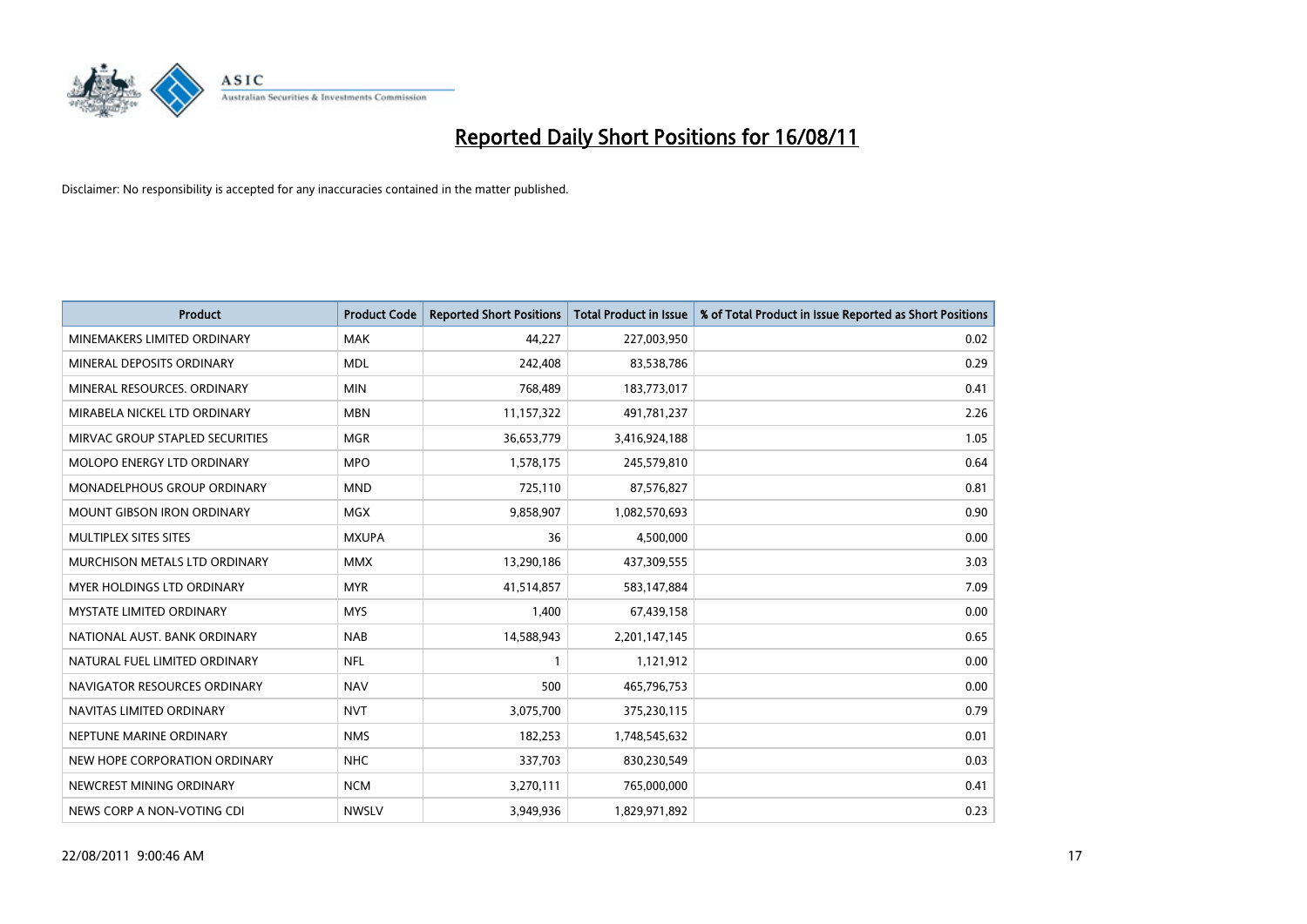

| <b>Product</b>                        | <b>Product Code</b> | <b>Reported Short Positions</b> | <b>Total Product in Issue</b> | % of Total Product in Issue Reported as Short Positions |
|---------------------------------------|---------------------|---------------------------------|-------------------------------|---------------------------------------------------------|
| NEWS CORP B VOTING CDI                | <b>NWS</b>          | 5,021,586                       | 798,520,953                   | 0.62                                                    |
| NEXBIS LIMITED ORDINARY               | <b>NBS</b>          | 63,733                          | 798,356,704                   | 0.01                                                    |
| NEXTDC LIMITED ORDINARY               | <b>NXT</b>          | 34,285                          | 112,104,986                   | 0.03                                                    |
| NEXUS ENERGY LIMITED ORDINARY         | <b>NXS</b>          | 14,160,620                      | 1,326,697,820                 | 1.06                                                    |
| NIB HOLDINGS LIMITED ORDINARY         | <b>NHF</b>          | 191,815                         | 466,733,110                   | 0.04                                                    |
| NICK SCALI LIMITED ORDINARY           | <b>NCK</b>          | 35,846                          | 81,000,000                    | 0.04                                                    |
| NIDO PETROLEUM ORDINARY               | <b>NDO</b>          | 1,622,446                       | 1,389,163,151                 | 0.12                                                    |
| NKWE PLATINUM 10C US COMMON           | <b>NKP</b>          | 101,640                         | 559,651,184                   | 0.02                                                    |
| NOBLE MINERAL RES ORDINARY            | <b>NMG</b>          | 537,385                         | 460,296,067                   | 0.13                                                    |
| NORTHERN CREST ORDINARY               | <b>NOC</b>          | 24,345                          | 133,484,723                   | 0.02                                                    |
| NORTHERN IRON LTD ORDINARY            | <b>NFE</b>          | 762,928                         | 336,084,863                   | 0.23                                                    |
| NRW HOLDINGS LIMITED ORDINARY         | <b>NWH</b>          | 676,896                         | 278,888,011                   | 0.23                                                    |
| NUCOAL RESOURCES NL ORDINARY          | <b>NCR</b>          | 111,862                         | 437,193,340                   | 0.03                                                    |
| NUFARM LIMITED ORDINARY               | <b>NUF</b>          | 4,560,677                       | 261,833,005                   | 1.74                                                    |
| NYOTA MINERALS LTD ORDINARY           | <b>NYO</b>          | 460,000                         | 478,073,263                   | 0.10                                                    |
| OAKTON LIMITED ORDINARY               | <b>OKN</b>          | 625,311                         | 93,800,235                    | 0.67                                                    |
| OCEANAGOLD CORP. CHESS DEPOSITARY INT | <b>OGC</b>          | 123,827                         | 262,600,385                   | 0.04                                                    |
| OCEANIA CAPITAL LTD ORDINARY          | <b>OCP</b>          | 2,500                           | 91,921,295                    | 0.00                                                    |
| OIL SEARCH LTD ORDINARY               | <b>OSH</b>          | 10,913,340                      | 1,320,648,378                 | 0.80                                                    |
| OM HOLDINGS LIMITED ORDINARY          | OMH                 | 9,793,199                       | 504,105,150                   | 1.94                                                    |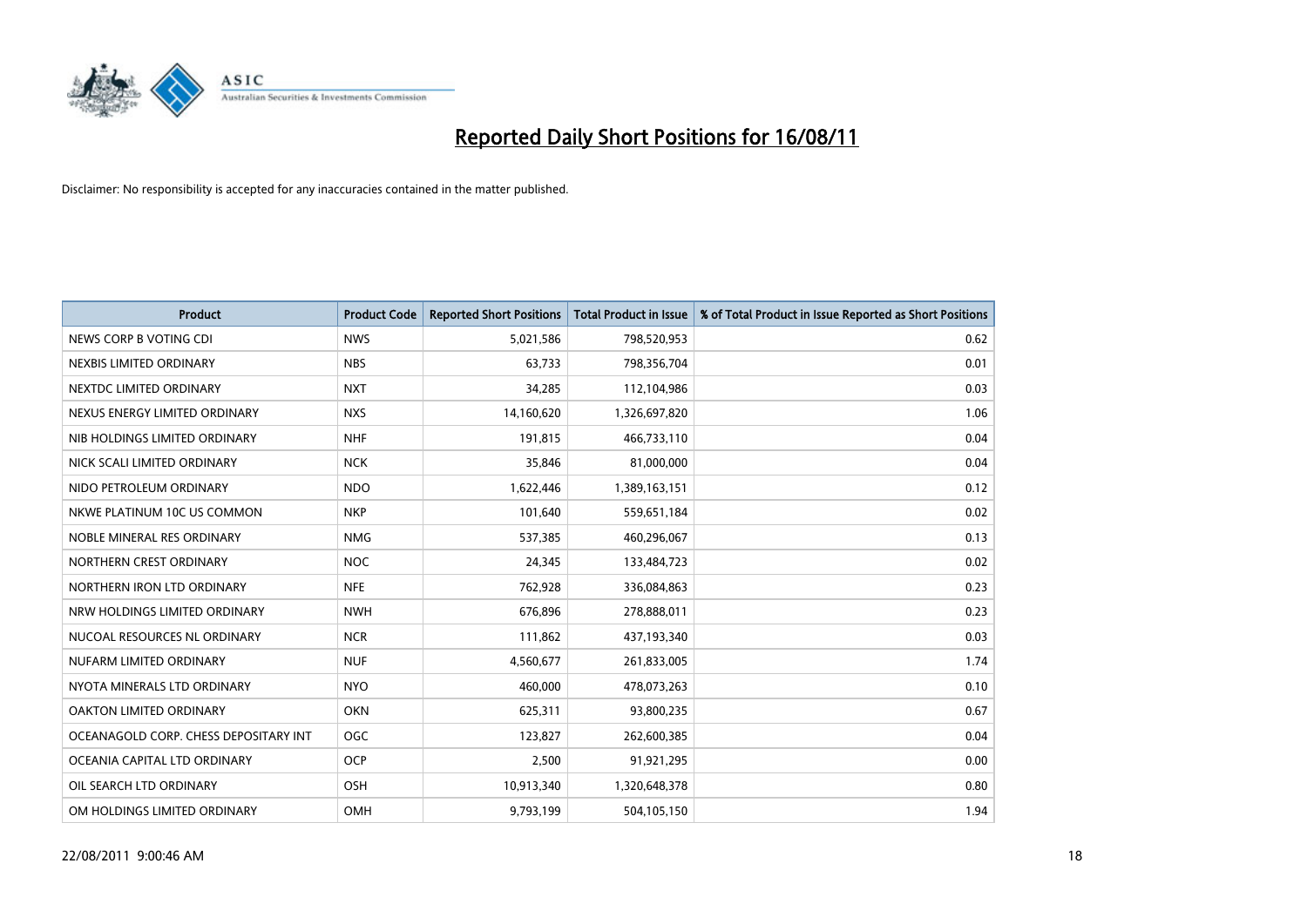

| <b>Product</b>                   | <b>Product Code</b> | <b>Reported Short Positions</b> | Total Product in Issue | % of Total Product in Issue Reported as Short Positions |
|----------------------------------|---------------------|---------------------------------|------------------------|---------------------------------------------------------|
| <b>ONESTEEL LIMITED ORDINARY</b> | OST                 | 16,745,485                      | 1,338,106,652          | 1.25                                                    |
| ORICA LIMITED ORDINARY           | ORI                 | 2,712,462                       | 363,966,570            | 0.74                                                    |
| ORIGIN ENERGY ORDINARY           | ORG                 | 3,388,871                       | 1,064,549,259          | 0.30                                                    |
| OROCOBRE LIMITED ORDINARY        | <b>ORE</b>          | 104,812                         | 103,188,894            | 0.10                                                    |
| OROTONGROUP LIMITED ORDINARY     | ORL                 | 115,935                         | 40,880,902             | 0.28                                                    |
| OTTO ENERGY LIMITED ORDINARY     | OEL                 | 109,204                         | 1,138,290,071          | 0.01                                                    |
| OZ MINERALS ORDINARY             | OZL                 | 6,105,815                       | 323,877,514            | 1.89                                                    |
| PACIFIC BRANDS ORDINARY          | PBG                 | 14,593,002                      | 931,386,248            | 1.60                                                    |
| PALADIN ENERGY LTD ORDINARY      | <b>PDN</b>          | 16,359,882                      | 777,698,217            | 2.11                                                    |
| PANAUST LIMITED ORDINARY         | <b>PNA</b>          | 9,924,846                       | 593,867,443            | 1.65                                                    |
| PANORAMIC RESOURCES ORDINARY     | PAN                 | 2,045,263                       | 207,050,710            | 0.98                                                    |
| PAPERLINX LIMITED ORDINARY       | <b>PPX</b>          | 4,428,211                       | 603,580,761            | 0.75                                                    |
| PAPILLON RES LTD ORDINARY        | PIR                 | 256,974                         | 204,256,658            | 0.13                                                    |
| PATTIES FOODS LTD ORDINARY       | PFL                 |                                 | 138,989,223            | 0.00                                                    |
| PEAK RESOURCES ORDINARY          | <b>PEK</b>          | 102,336                         | 155,979,643            | 0.07                                                    |
| PEET LIMITED ORDINARY            | <b>PPC</b>          | 92,841                          | 318,038,544            | 0.02                                                    |
| PENINSULA ENERGY LTD ORDINARY    | <b>PEN</b>          | 2,883,879                       | 2,124,099,941          | 0.14                                                    |
| PERILYA LIMITED ORDINARY         | PEM                 | 318,640                         | 526,075,563            | 0.06                                                    |
| PERPETUAL LIMITED ORDINARY       | PPT                 | 2,885,894                       | 44,671,129             | 6.42                                                    |
| PERSEUS MINING LTD ORDINARY      | <b>PRU</b>          | 3,325,376                       | 425,667,088            | 0.76                                                    |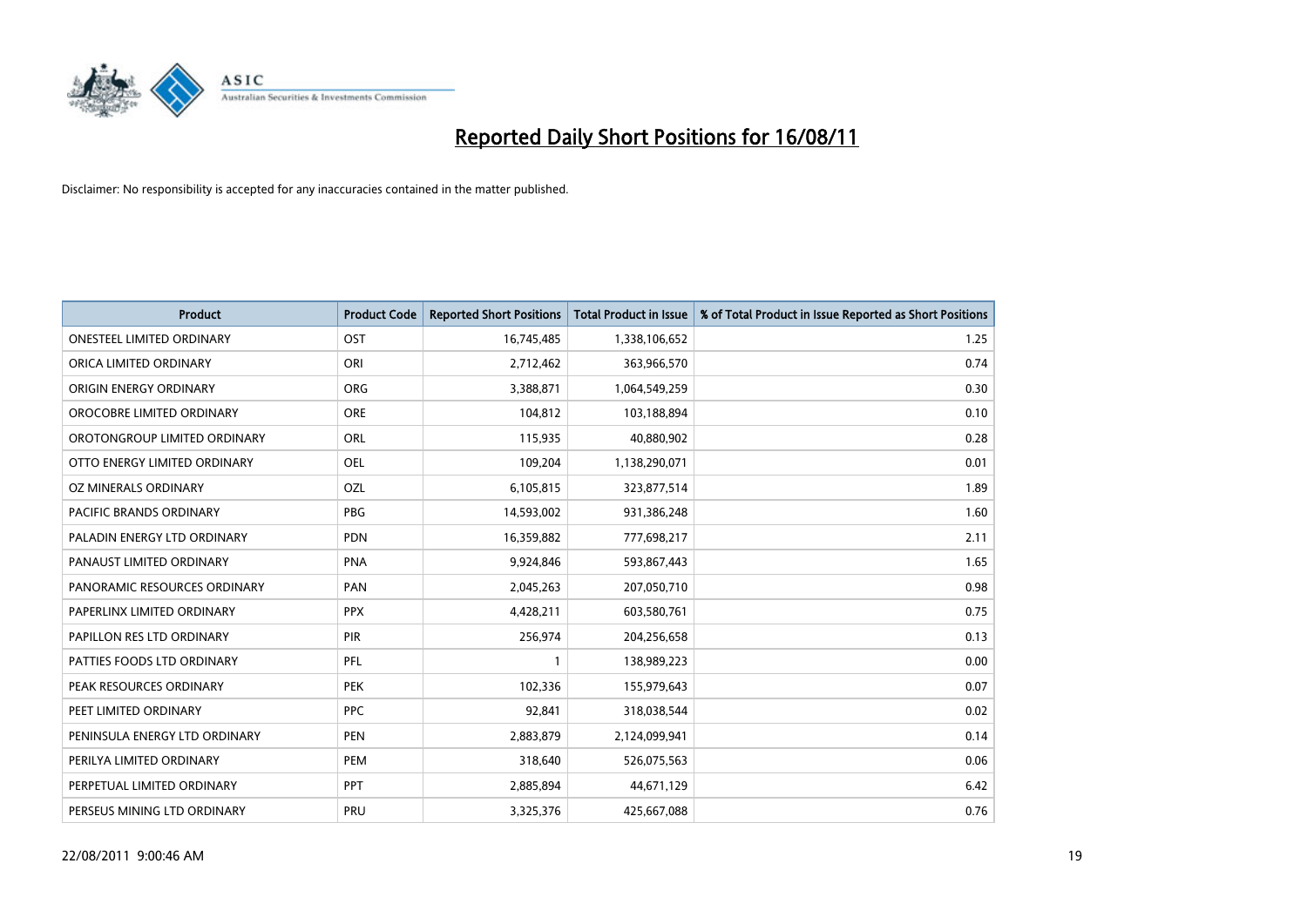

| <b>Product</b>                       | <b>Product Code</b> | <b>Reported Short Positions</b> | Total Product in Issue | % of Total Product in Issue Reported as Short Positions |
|--------------------------------------|---------------------|---------------------------------|------------------------|---------------------------------------------------------|
| PETSEC ENERGY ORDINARY               | <b>PSA</b>          | 223,332                         | 231,283,622            | 0.10                                                    |
| PHARMAXIS LTD ORDINARY               | <b>PXS</b>          | 2,028,399                       | 228,390,309            | 0.89                                                    |
| PHOTON GROUP LTD ORDINARY            | PGA                 | 250,510                         | 1,540,886,866          | 0.02                                                    |
| PLATINUM ASSET ORDINARY              | <b>PTM</b>          | 7,776,793                       | 561,347,878            | 1.41                                                    |
| PLATINUM AUSTRALIA ORDINARY          | PLA                 | 5,271,908                       | 392,430,039            | 1.34                                                    |
| PLATINUM CAPITAL LTD ORDINARY        | <b>PMC</b>          |                                 | 164,959,410            | 0.00                                                    |
| PLUTON RESOURCES ORDINARY            | PLV                 | 241,465                         | 205,721,849            | 0.12                                                    |
| PMP LIMITED ORDINARY                 | <b>PMP</b>          | 53,510                          | 329,879,212            | 0.01                                                    |
| PORT BOUVARD LIMITED ORDINARY        | PBD                 | 6,754                           | 593,868,295            | 0.00                                                    |
| PREMIER INVESTMENTS ORDINARY         | <b>PMV</b>          | 284,986                         | 155,062,831            | 0.19                                                    |
| PRIMARY HEALTH CARE ORDINARY         | <b>PRY</b>          | 9,734,715                       | 497,469,803            | 1.94                                                    |
| PRIME MEDIA GRP LTD ORDINARY         | PRT                 | 35,393                          | 366,330,303            | 0.01                                                    |
| PRIMEAG AUSTRALIA ORDINARY           | PAG                 | 630,904                         | 223,375,665            | 0.28                                                    |
| PROGEN PHARMACEUTIC ORDINARY         | PGL                 | 151,596                         | 24,709,097             | 0.61                                                    |
| PROGRAMMED ORDINARY                  | <b>PRG</b>          | 757,204                         | 118,169,908            | 0.63                                                    |
| <b>PSIVIDA CORP CDI 1:1</b>          | <b>PVA</b>          | 6,878                           | 8,767,048              | 0.08                                                    |
| <b>QANTAS AIRWAYS ORDINARY</b>       | QAN                 | 30,826,699                      | 2,265,123,620          | 1.36                                                    |
| <b>OBE INSURANCE GROUP ORDINARY</b>  | <b>QBE</b>          | 16,266,623                      | 1,092,654,587          | 1.47                                                    |
| OR NATIONAL LIMITED ORDINARY         | <b>ORN</b>          | 26,044,129                      | 2,440,000,000          | 1.06                                                    |
| <b>QUBE LOGISTICS ORDINARY UNITS</b> | <b>QUB</b>          | 18,258                          | 610,839,329            | 0.00                                                    |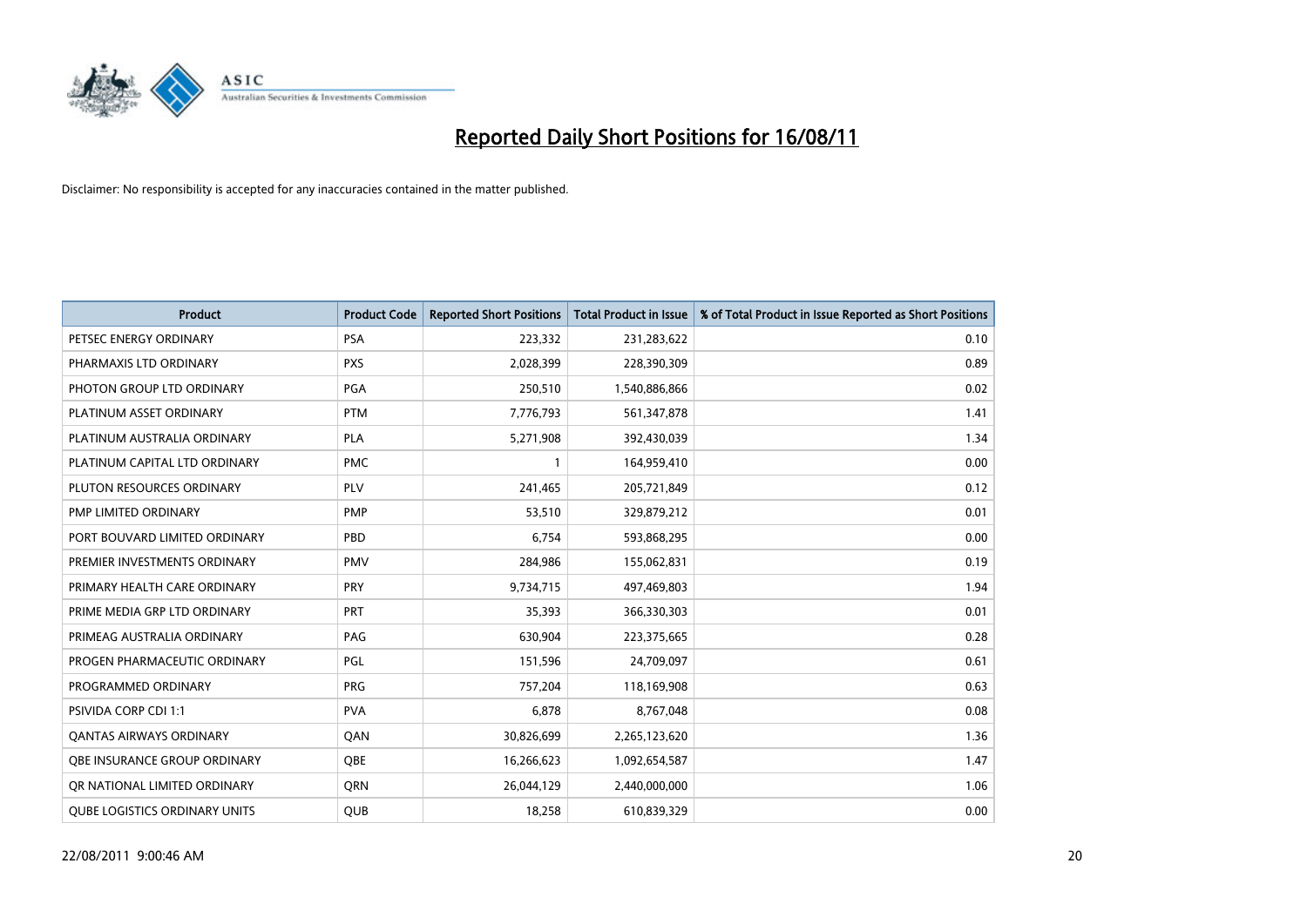

| <b>Product</b>                      | <b>Product Code</b> | <b>Reported Short Positions</b> | Total Product in Issue | % of Total Product in Issue Reported as Short Positions |
|-------------------------------------|---------------------|---------------------------------|------------------------|---------------------------------------------------------|
| RAMELIUS RESOURCES ORDINARY         | <b>RMS</b>          | 148,456                         | 291,767,215            | 0.04                                                    |
| RAMSAY HEALTH CARE ORDINARY         | <b>RHC</b>          | 1,269,579                       | 202,081,252            | 0.63                                                    |
| <b>RCR TOMLINSON ORDINARY</b>       | <b>RCR</b>          | 68.067                          | 132,010,172            | 0.05                                                    |
| <b>REA GROUP ORDINARY</b>           | <b>REA</b>          | 55,651                          | 130,401,680            | 0.03                                                    |
| <b>RED FORK ENERGY ORDINARY</b>     | <b>RFE</b>          | 44,310                          | 269,769,853            | 0.01                                                    |
| REDBANK ENERGY LTD ORDINARY         | <b>AEI</b>          | 19                              | 786,287                | 0.00                                                    |
| REDFLEX HOLDINGS ORDINARY           | <b>RDF</b>          | 10                              | 110,345,599            | 0.00                                                    |
| REED RESOURCES LTD ORDINARY         | <b>RDR</b>          | 445,648                         | 264,742,501            | 0.16                                                    |
| <b>REGIS RESOURCES ORDINARY</b>     | <b>RRL</b>          | 1,877,961                       | 432,523,680            | 0.41                                                    |
| RESMED INC CDI 10:1                 | <b>RMD</b>          | 10,273,191                      | 1,545,678,330          | 0.66                                                    |
| RESOLUTE MINING ORDINARY            | <b>RSG</b>          | 5,971,395                       | 467,758,990            | 1.27                                                    |
| <b>RESOURCE GENERATION ORDINARY</b> | <b>RES</b>          | 334,311                         | 262,895,652            | 0.13                                                    |
| REVERSE CORP LIMITED ORDINARY       | <b>REF</b>          | 25,141                          | 92,382,175             | 0.03                                                    |
| REX MINERALS LIMITED ORDINARY       | <b>RXM</b>          | 1,181,802                       | 153,635,519            | 0.77                                                    |
| <b>RHG LIMITED ORDINARY</b>         | <b>RHG</b>          | 541,807                         | 318,092,978            | 0.17                                                    |
| RIALTO ENERGY ORDINARY              | <b>RIA</b>          | 527,260                         | 375,006,264            | 0.14                                                    |
| RIDLEY CORPORATION ORDINARY         | <b>RIC</b>          | 809,655                         | 307,817,071            | 0.26                                                    |
| RIO TINTO LIMITED ORDINARY          | <b>RIO</b>          | 15,890,303                      | 435,758,720            | 3.67                                                    |
| <b>RIVERCITY MOTORWAY STAPLED</b>   | <b>RCY</b>          | 132,000                         | 957,010,115            | 0.01                                                    |
| ROBUST RESOURCES ORDINARY           | <b>ROL</b>          | 1,141,278                       | 84,944,097             | 1.35                                                    |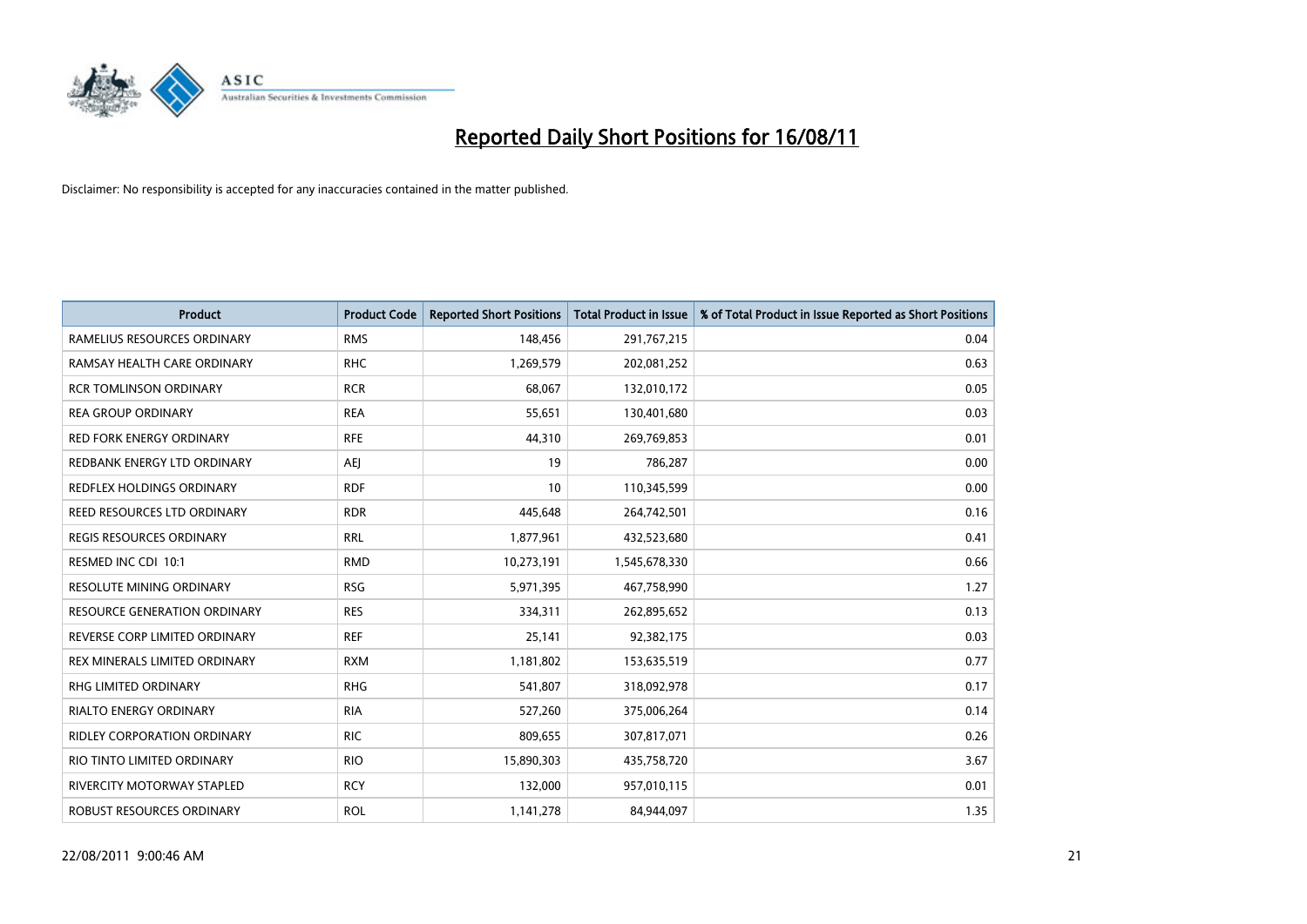

| <b>Product</b>                           | <b>Product Code</b> | <b>Reported Short Positions</b> | <b>Total Product in Issue</b> | % of Total Product in Issue Reported as Short Positions |
|------------------------------------------|---------------------|---------------------------------|-------------------------------|---------------------------------------------------------|
| ROC OIL COMPANY ORDINARY                 | <b>ROC</b>          | 1,227,548                       | 713,254,560                   | 0.17                                                    |
| ROYAL WOLF HOLDINGS ORDINARY             | <b>RWH</b>          | 60,000                          | 100,387,052                   | 0.06                                                    |
| SAI GLOBAL LIMITED ORDINARY              | SAI                 | 620,412                         | 199,570,046                   | 0.31                                                    |
| SALMAT LIMITED ORDINARY                  | <b>SLM</b>          | 695,169                         | 159,784,049                   | 0.43                                                    |
| SANDFIRE RESOURCES ORDINARY              | <b>SFR</b>          | 1,872,912                       | 149,744,969                   | 1.24                                                    |
| <b>SANTOS LTD ORDINARY</b>               | <b>STO</b>          | 10,555,408                      | 877,955,815                   | 1.16                                                    |
| SARACEN MINERAL ORDINARY                 | <b>SAR</b>          | 920,381                         | 492,251,415                   | 0.18                                                    |
| SEDGMAN LIMITED ORDINARY                 | <b>SDM</b>          | 496,025                         | 209,752,689                   | 0.23                                                    |
| SEEK LIMITED ORDINARY                    | <b>SEK</b>          | 14,114,691                      | 337,065,707                   | 4.19                                                    |
| SELECT HARVESTS ORDINARY                 | <b>SHV</b>          | 443,632                         | 56,226,960                    | 0.79                                                    |
| SENETAS CORPORATION ORDINARY             | <b>SEN</b>          | 756,999                         | 463,105,195                   | 0.16                                                    |
| SERVCORP LIMITED ORDINARY                | SRV                 | 81,623                          | 98,440,807                    | 0.08                                                    |
| SERVICE STREAM ORDINARY                  | <b>SSM</b>          | 923,905                         | 283,418,867                   | 0.33                                                    |
| SEVEN GROUP HOLDINGS ORDINARY            | <b>SVW</b>          | 728,250                         | 306,410,281                   | 0.23                                                    |
| SEVEN WEST MEDIA LTD ORDINARY            | <b>SWM</b>          | 3,998,778                       | 610,327,899                   | 0.65                                                    |
| SIGMA PHARMACEUTICAL ORDINARY            | SIP                 | 15,559,506                      | 1,178,626,572                 | 1.31                                                    |
| SILEX SYSTEMS ORDINARY                   | <b>SLX</b>          | 329,665                         | 170,133,997                   | 0.19                                                    |
| SILVER LAKE RESOURCE ORDINARY            | <b>SLR</b>          | 309,710                         | 178,882,838                   | 0.16                                                    |
| SIMS METAL MGMT LTD ORDINARY             | SGM                 | 3,062,952                       | 205,408,830                   | 1.50                                                    |
| SINGAPORE TELECOMM. CHESS DEPOSITARY INT | SGT                 | 4,962,290                       | 185,441,814                   | 2.67                                                    |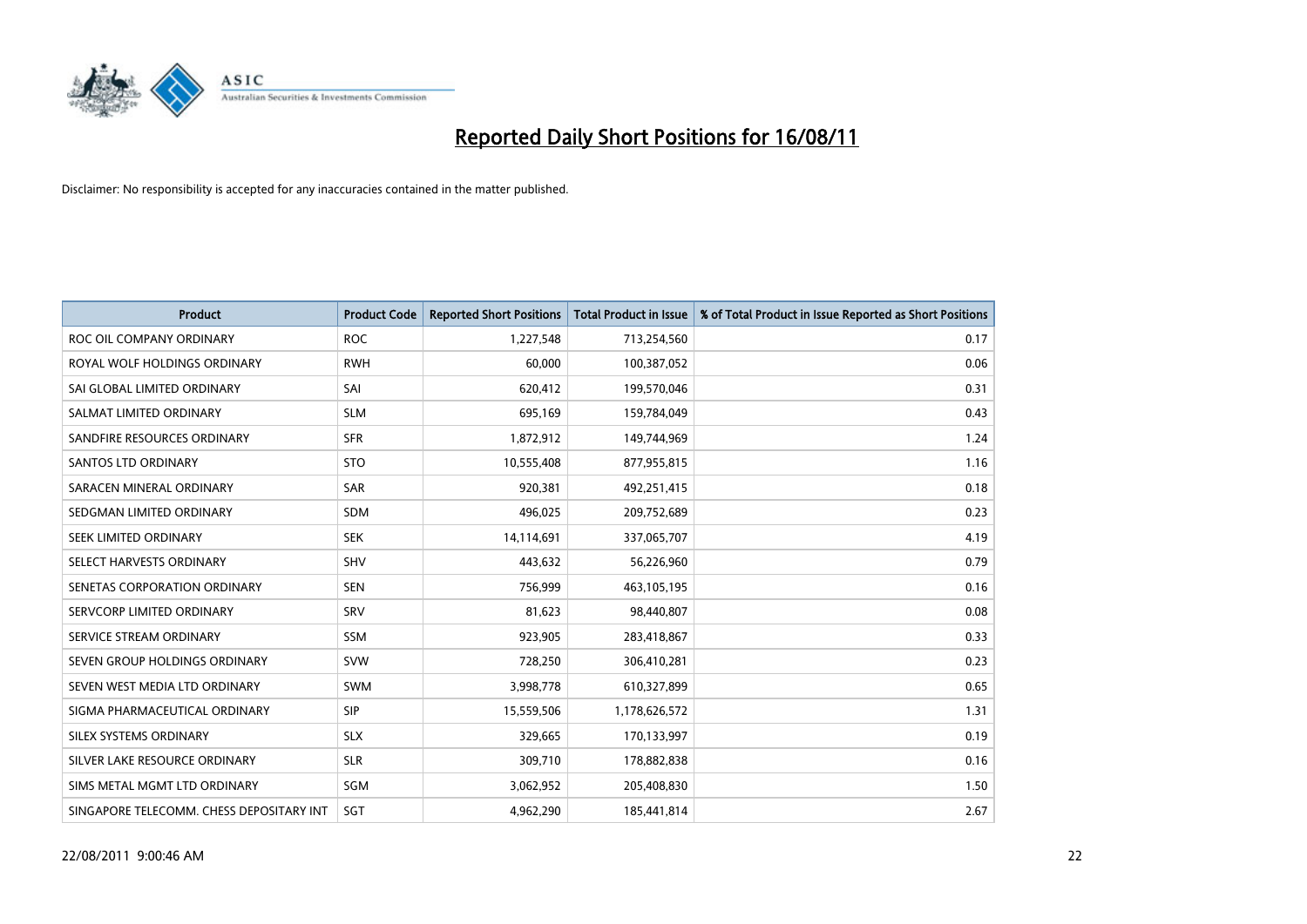

| <b>Product</b>                           | <b>Product Code</b> | <b>Reported Short Positions</b> | <b>Total Product in Issue</b> | % of Total Product in Issue Reported as Short Positions |
|------------------------------------------|---------------------|---------------------------------|-------------------------------|---------------------------------------------------------|
| SIRIUS RESOURCES NL ORDINARY             | <b>SIR</b>          | 82,500                          | 137,134,586                   | 0.06                                                    |
| SKILLED GROUP LTD ORDINARY               | <b>SKE</b>          | 40,269                          | 233, 243, 776                 | 0.01                                                    |
| SMS MANAGEMENT. ORDINARY                 | <b>SMX</b>          | 193,985                         | 68,290,180                    | 0.27                                                    |
| SONIC HEALTHCARE ORDINARY                | <b>SHL</b>          | 5,918,239                       | 388,429,875                   | 1.52                                                    |
| SOUL PATTINSON (W.H) ORDINARY            | SOL                 | 25,555                          | 238,640,580                   | 0.01                                                    |
| SOUTH BOULDER MINES ORDINARY             | <b>STB</b>          | 7,483                           | 87,115,688                    | 0.01                                                    |
| SP AUSNET STAPLED SECURITIES             | <b>SPN</b>          | 2,667,632                       | 2,850,932,204                 | 0.09                                                    |
| SPARK INFRASTRUCTURE STAPLED NOTE & UNIT | SKI                 | 15,696,964                      | 1,326,734,264                 | 1.17                                                    |
| SPDR 200 FUND ETF UNITS                  | <b>STW</b>          | 8                               | 52,178,556                    | 0.00                                                    |
| SPECIALTY FASHION ORDINARY               | <b>SFH</b>          | 660,942                         | 191,786,121                   | 0.34                                                    |
| SPOTLESS GROUP LTD ORDINARY              | <b>SPT</b>          | 1,323,377                       | 262,766,725                   | 0.49                                                    |
| ST BARBARA LIMITED ORDINARY              | <b>SBM</b>          | 6,355,147                       | 325,615,389                   | 1.93                                                    |
| STAGING CONNECTIONS ORDINARY             | <b>STG</b>          | 2,917,189                       | 78,317,726                    | 3.72                                                    |
| STANMORE COAL LTD ORDINARY               | <b>SMR</b>          | 77,840                          | 89,791,402                    | 0.09                                                    |
| STARPHARMA HOLDINGS ORDINARY             | SPL                 | 843,287                         | 247,936,578                   | 0.34                                                    |
| STH AMERICAN COR LTD ORDINARY            | SAY                 | 9,200                           | 245,846,493                   | 0.00                                                    |
| STH CRS ELECT ENGNR ORDINARY             | <b>SXE</b>          | 2,910                           | 160,736,826                   | 0.00                                                    |
| STHN CROSS MEDIA ORDINARY                | SXL                 | 2,807,904                       | 705,712,186                   | 0.39                                                    |
| STOCKLAND UNITS/ORD STAPLED              | SGP                 | 12,064,617                      | 2,383,036,717                 | 0.50                                                    |
| STRAITS RES LTD. ORDINARY                | <b>SRQ</b>          | 7,717,791                       | 324,796,141                   | 2.37                                                    |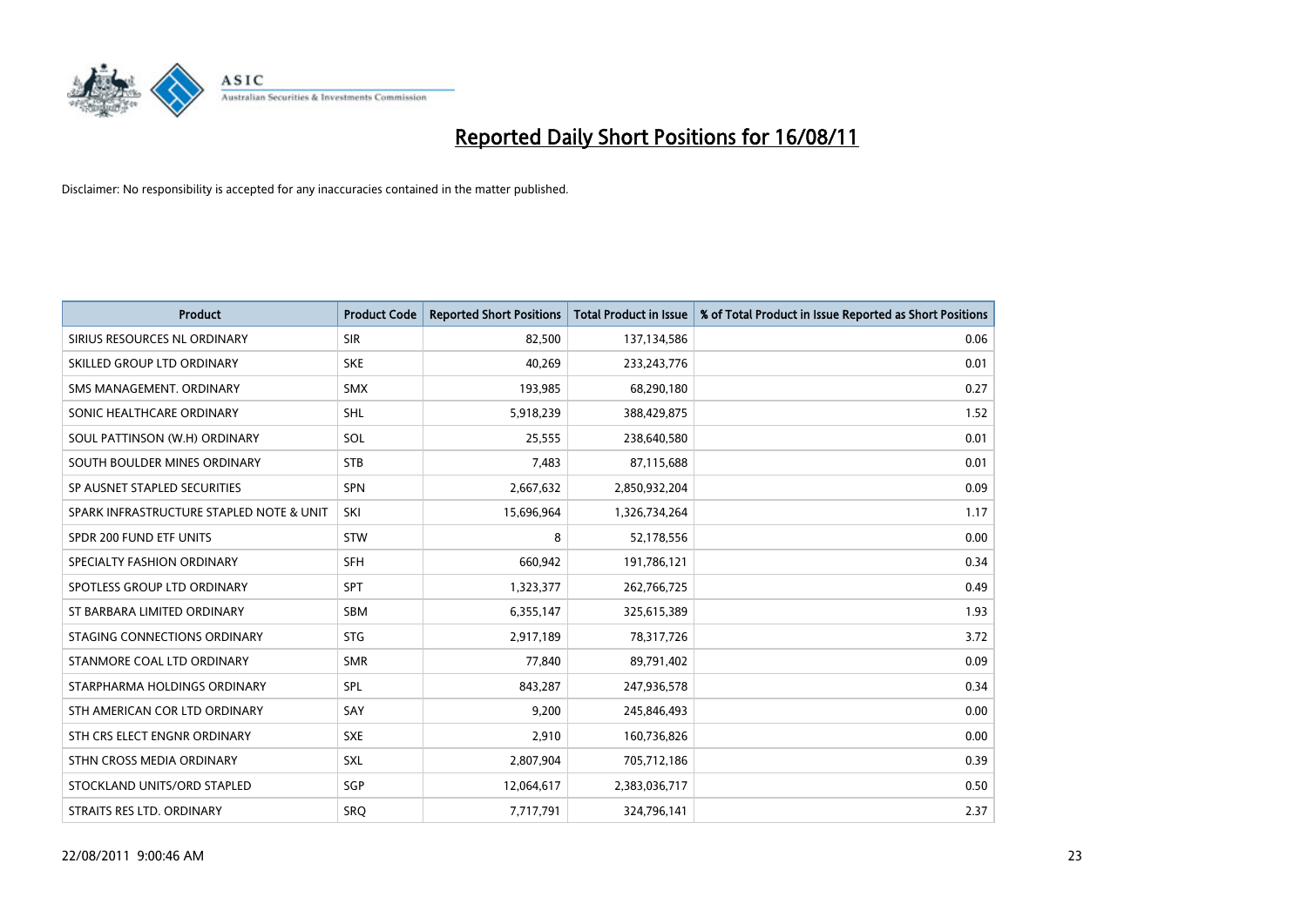

| <b>Product</b>                      | <b>Product Code</b> | <b>Reported Short Positions</b> | Total Product in Issue | % of Total Product in Issue Reported as Short Positions |
|-------------------------------------|---------------------|---------------------------------|------------------------|---------------------------------------------------------|
| <b>STW COMMUNICATIONS ORDINARY</b>  | SGN                 | 240,551                         | 364,310,964            | 0.06                                                    |
| SUNCORP GROUP LTD ORDINARY          | <b>SUN</b>          | 9,576,489                       | 1,286,600,980          | 0.72                                                    |
| SUNDANCE RESOURCES ORDINARY         | <b>SDL</b>          | 17,916,864                      | 2,872,514,669          | 0.61                                                    |
| SUNLAND GROUP LTD ORDINARY          | <b>SDG</b>          | 25,730                          | 224,881,794            | 0.01                                                    |
| SUPER RET REP LTD ORDINARY          | SUL                 | 212,140                         | 130,178,739            | 0.16                                                    |
| SWICK MINING ORDINARY               | <b>SWK</b>          | 1,548                           | 236,724,970            | 0.00                                                    |
| SYMEX HOLDINGS ORDINARY             | <b>SYM</b>          | 6,633                           | 189,166,670            | 0.00                                                    |
| TABCORP HOLDINGS LTD ORDINARY       | <b>TAH</b>          | 11,877,479                      | 688,019,737            | 1.74                                                    |
| <b>TALENT2 INTERNATION ORDINARY</b> | <b>TWO</b>          | 100,525                         | 144,845,915            | 0.07                                                    |
| TAP OIL LIMITED ORDINARY            | <b>TAP</b>          | 477,078                         | 240,967,311            | 0.19                                                    |
| TASSAL GROUP LIMITED ORDINARY       | <b>TGR</b>          | 106,089                         | 146,304,404            | 0.06                                                    |
| <b>TATTS GROUP LTD ORDINARY</b>     | <b>TTS</b>          | 16,837,377                      | 1,318,683,208          | 1.26                                                    |
| <b>TECHNOLOGY ONE ORDINARY</b>      | <b>TNE</b>          | 184                             | 303,269,455            | 0.00                                                    |
| TELECOM CORPORATION ORDINARY        | <b>TEL</b>          | 26,595,102                      | 1,924,707,065          | 1.37                                                    |
| TELSTRA CORPORATION. ORDINARY       | <b>TLS</b>          | 67,948,712                      | 12,443,074,357         | 0.55                                                    |
| TEN NETWORK HOLDINGS ORDINARY       | <b>TEN</b>          | 39,024,738                      | 1,045,236,720          | 3.74                                                    |
| TERANGA GOLD CORP CDI 1:1           | <b>TGZ</b>          | 283,795                         | 153,488,354            | 0.17                                                    |
| TEXON PETROLEUM LTD ORDINARY        | <b>TXN</b>          | 156,067                         | 242,539,848            | 0.06                                                    |
| TFS CORPORATION LTD ORDINARY        | <b>TFC</b>          | 181,530                         | 276,453,042            | 0.06                                                    |
| THE REJECT SHOP ORDINARY            | <b>TRS</b>          | 746,988                         | 26,071,170             | 2.83                                                    |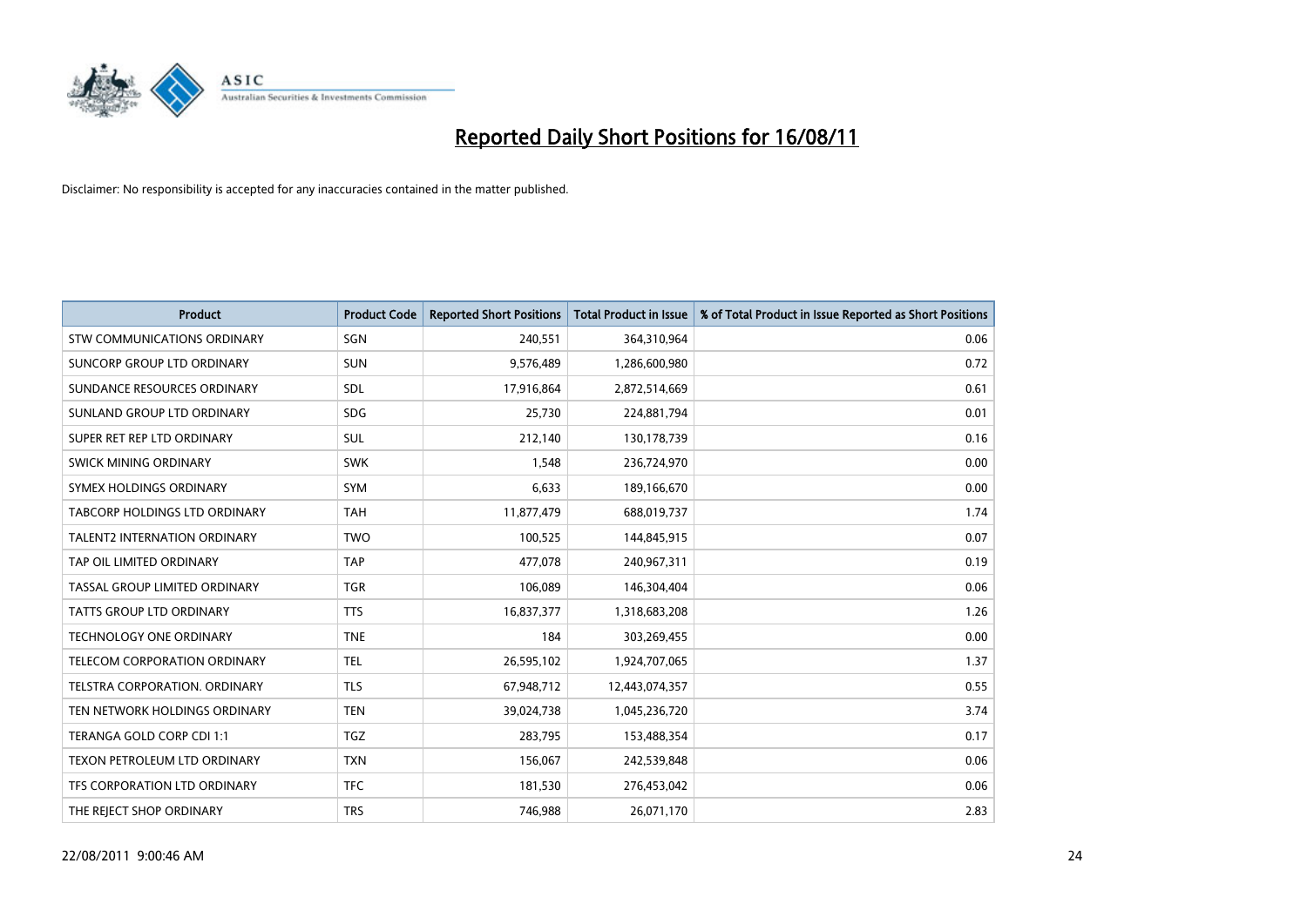

| <b>Product</b>                       | <b>Product Code</b> | <b>Reported Short Positions</b> | <b>Total Product in Issue</b> | % of Total Product in Issue Reported as Short Positions |
|--------------------------------------|---------------------|---------------------------------|-------------------------------|---------------------------------------------------------|
| THOR MINING PLC CHESS DEPOSITARY 1:1 | <b>THR</b>          | 2,307                           | 222,489,120                   | 0.00                                                    |
| THORN GROUP LIMITED ORDINARY         | <b>TGA</b>          | 41,082                          | 146,091,970                   | 0.02                                                    |
| <b>TIGER RESOURCES ORDINARY</b>      | <b>TGS</b>          | 184,698                         | 671,110,549                   | 0.03                                                    |
| TIMBERCORP LIMITED ORDINARY          | <b>TIM</b>          | 90,074                          | 352,071,429                   | 0.02                                                    |
| <b>TISHMAN SPEYER UNITS</b>          | <b>TSO</b>          | 41,524                          | 338,440,904                   | 0.01                                                    |
| TNG LIMITED ORDINARY                 | <b>TNG</b>          | 4,321                           | 284,803,062                   | 0.00                                                    |
| TOLL HOLDINGS LTD ORDINARY           | <b>TOL</b>          | 23,881,794                      | 710,128,531                   | 3.33                                                    |
| TORO ENERGY LIMITED ORDINARY         | <b>TOE</b>          | 35,404                          | 965,436,676                   | 0.00                                                    |
| <b>TOWER LIMITED ORDINARY</b>        | <b>TWR</b>          | 689,519                         | 265,176,580                   | 0.26                                                    |
| <b>TOX FREE SOLUTIONS ORDINARY</b>   | <b>TOX</b>          | 14,785                          | 96,503,382                    | 0.01                                                    |
| TPG TELECOM LIMITED ORDINARY         | <b>TPM</b>          | 6,918,775                       | 783,481,644                   | 0.88                                                    |
| <b>TRANSFIELD SERVICES ORDINARY</b>  | <b>TSE</b>          | 6,128,362                       | 549,715,957                   | 1.11                                                    |
| TRANSPACIFIC INDUST. ORDINARY        | <b>TPI</b>          | 14,515,570                      | 960,638,735                   | 1.49                                                    |
| TRANSURBAN GROUP TRIPLE STAPLED SEC. | <b>TCL</b>          | 5,074,425                       | 1,450,831,425                 | 0.34                                                    |
| TREASURY WINE ESTATE ORDINARY        | <b>TWE</b>          | 19,869,798                      | 647,227,144                   | 3.07                                                    |
| TRINITY GROUP STAPLED SECURITIES     | <b>TCO</b>          | 3,419                           | 203,405,927                   | 0.00                                                    |
| TROY RESOURCES NL ORDINARY           | <b>TRY</b>          | 166,742                         | 87,996,823                    | 0.18                                                    |
| UGL LIMITED ORDINARY                 | UGL                 | 5,513,625                       | 166,047,171                   | 3.34                                                    |
| UNILIFE CORPORATION CDI 6:1          | <b>UNS</b>          | 733,744                         | 267,082,637                   | 0.27                                                    |
| UXC LIMITED ORDINARY                 | <b>UXC</b>          | 237,687                         | 305,789,718                   | 0.08                                                    |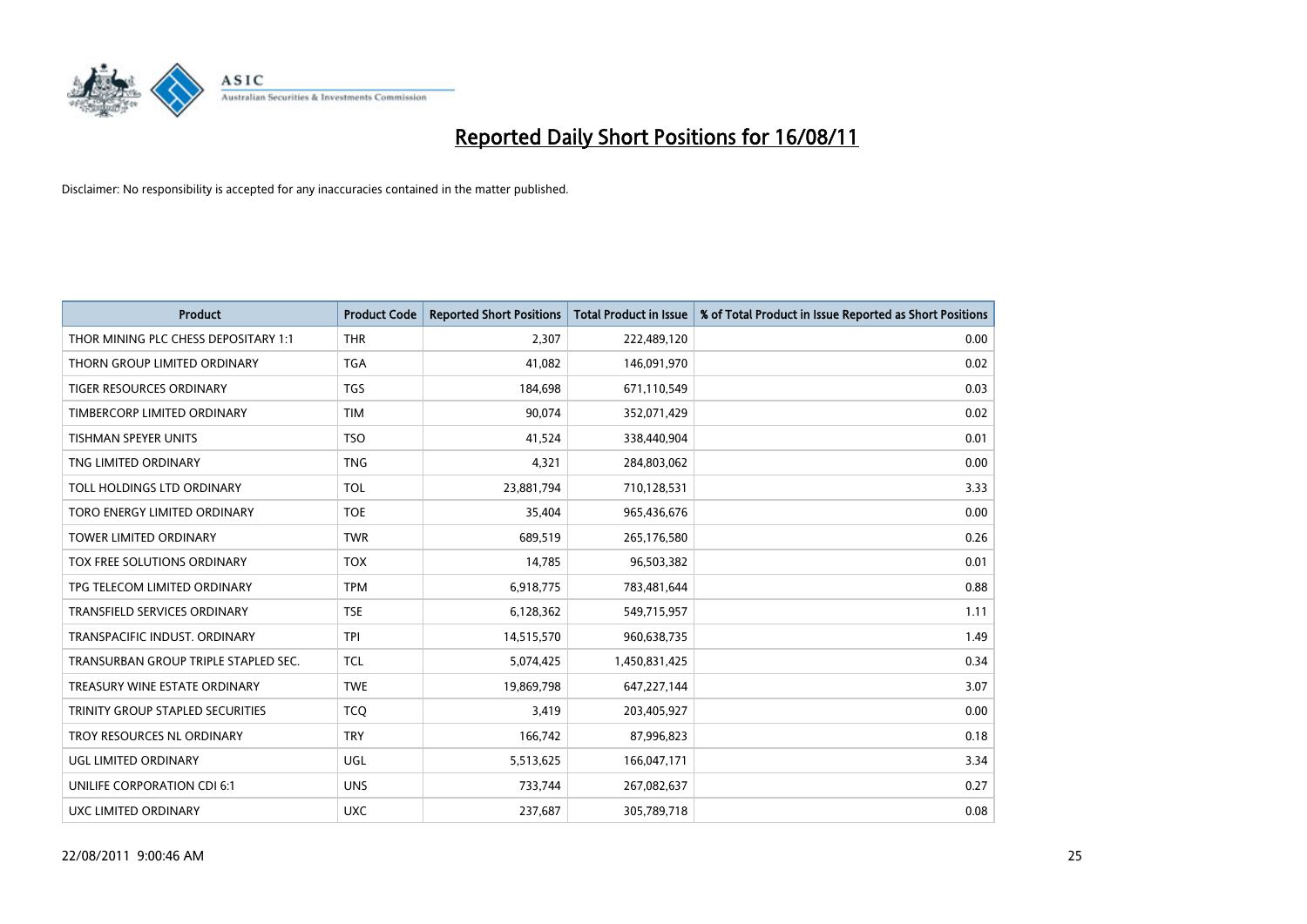

| <b>Product</b>                            | <b>Product Code</b> | <b>Reported Short Positions</b> | <b>Total Product in Issue</b> | % of Total Product in Issue Reported as Short Positions |
|-------------------------------------------|---------------------|---------------------------------|-------------------------------|---------------------------------------------------------|
| VALAD PROPERTY GROUP STAPLED US PROHIBIT. | <b>VPG</b>          | 3,802,003                       | 115,821,048                   | 3.28                                                    |
| <b>VDM GROUP LIMITED ORDINARY</b>         | <b>VMG</b>          | 11,116                          | 193,127,749                   | 0.01                                                    |
| <b>VENTURE MINERALS ORDINARY</b>          | <b>VMS</b>          | 267,865                         | 221,093,592                   | 0.11                                                    |
| VILLAGE ROADSHOW LTD ORDINARY             | <b>VRL</b>          | 105,273                         | 151,458,556                   | 0.07                                                    |
| <b>VIRGIN BLUE HOLDINGS ORDINARY</b>      | <b>VBA</b>          | 28,184,155                      | 2,210,197,600                 | 1.28                                                    |
| <b>VISION GROUP HLDGS ORDINARY</b>        | <b>VGH</b>          | 78,000                          | 74,520,926                    | 0.10                                                    |
| <b>VITA GROUP LTD ORDINARY</b>            | <b>VTG</b>          | 75,190                          | 142,499,800                   | 0.05                                                    |
| VITERRA INC CDI 1:1                       | <b>VTA</b>          | 3,828                           | 68,629,939                    | 0.01                                                    |
| <b>WAREHOUSE GROUP ORDINARY</b>           | <b>WHS</b>          | 13                              | 311,195,868                   | 0.00                                                    |
| <b>WATPAC LIMITED ORDINARY</b>            | <b>WTP</b>          | 47,422                          | 183,341,382                   | 0.03                                                    |
| <b>WDS LIMITED ORDINARY</b>               | <b>WDS</b>          | 701                             | 144,055,662                   | 0.00                                                    |
| WEBIET LIMITED ORDINARY                   | <b>WEB</b>          | 379,986                         | 74,670,399                    | 0.51                                                    |
| <b>WESFARMERS LIMITED ORDINARY</b>        | <b>WES</b>          | 19,381,833                      | 1,005,776,280                 | 1.91                                                    |
| WESFARMERS LIMITED PARTIALLY PROTECTED    | <b>WESN</b>         | 100,057                         | 151,295,882                   | 0.05                                                    |
| WEST WITS MINING LTD ORDINARY             | <b>WWI</b>          | 800,000                         | 254,706,591                   | 0.31                                                    |
| <b>WESTERN AREAS NL ORDINARY</b>          | <b>WSA</b>          | 8,488,363                       | 179,735,899                   | 4.74                                                    |
| WESTERN DESERT RES. ORDINARY              | <b>WDR</b>          | 948                             | 206,935,914                   | 0.00                                                    |
| WESTFIELD GROUP ORD/UNIT STAPLED SEC      | <b>WDC</b>          | 13,010,128                      | 2,308,988,539                 | 0.54                                                    |
| WESTFIELD RETAIL TST UNIT STAPLED         | <b>WRT</b>          | 32,442,958                      | 3,054,166,195                 | 1.03                                                    |
| WESTPAC BANKING CORP ORDINARY             | <b>WBC</b>          | 51,340,121                      | 3,030,154,339                 | 1.66                                                    |